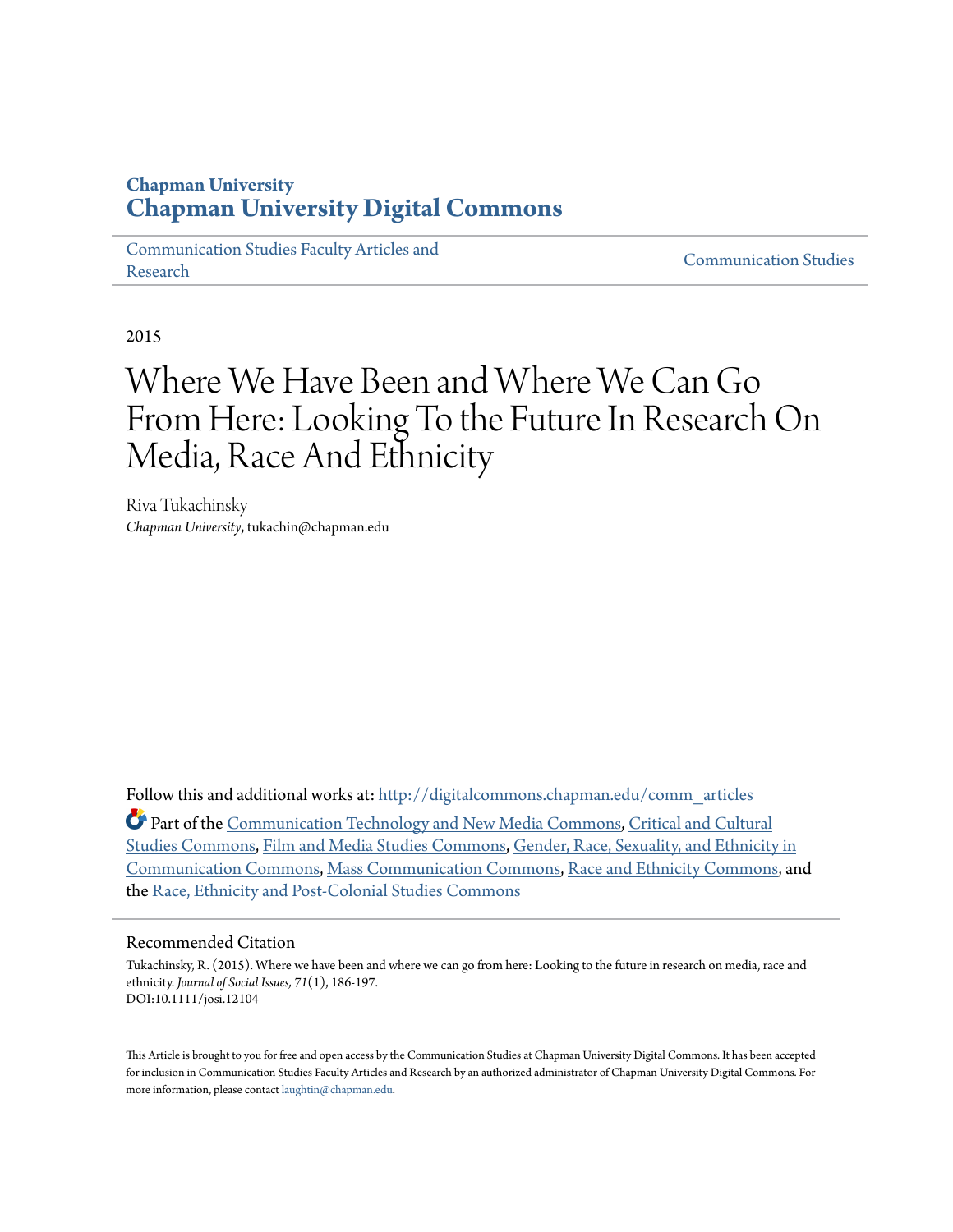## Where We Have Been and Where We Can Go From Here: Looking To the Future In Research On Media, Race And Ethnicity

#### **Comments**

This is the accepted version of the following article:

Tukachinsky, R. (2015). Where we have been and where we can go from here: Looking to the future in research on media, race and ethnicity. *Journal of Social Issues, 71*(1), 186-197.

which has been published in final form at [DOI: 10.1111/josi.12104](http://dx.doi.org/10.1111/josi.12104).

**Copyright** Wiley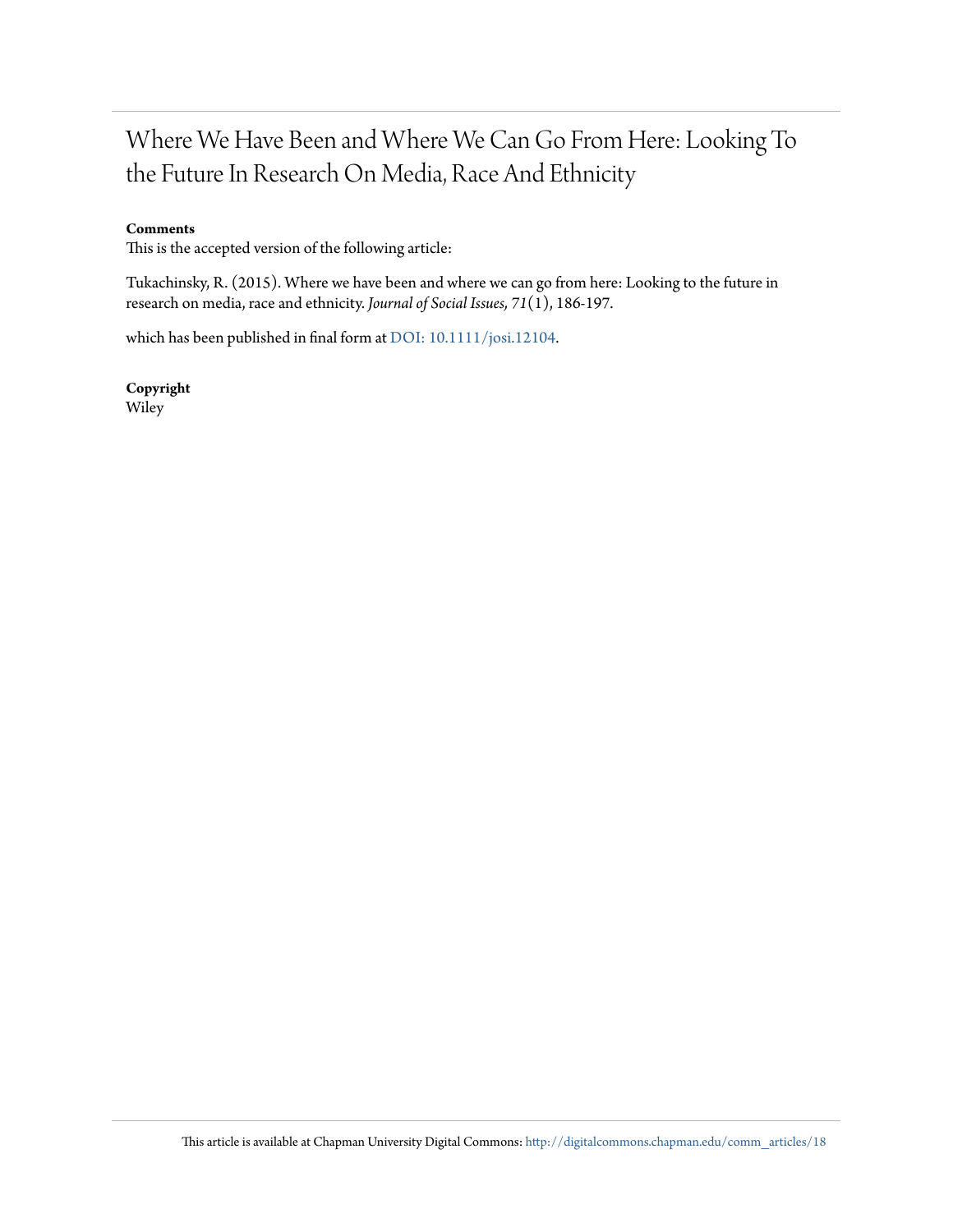## Running head: THE FUTURE IN RESEARCH ON MEDIA AND RACE/ETHNICITY 1

Where We Have Been and Where We Can Go From Here: Looking To the Future In

Research On Media, Race And Ethnicity

Riva Tukachinsky

Chapman University

## Author Note

Please direct correspondence concerning this article to: Riva Tukachinsky, Chapman University, One University Dr. Orange, CA, 92866. Tel: 714-516-4685, Email: tukachin@chapman.edu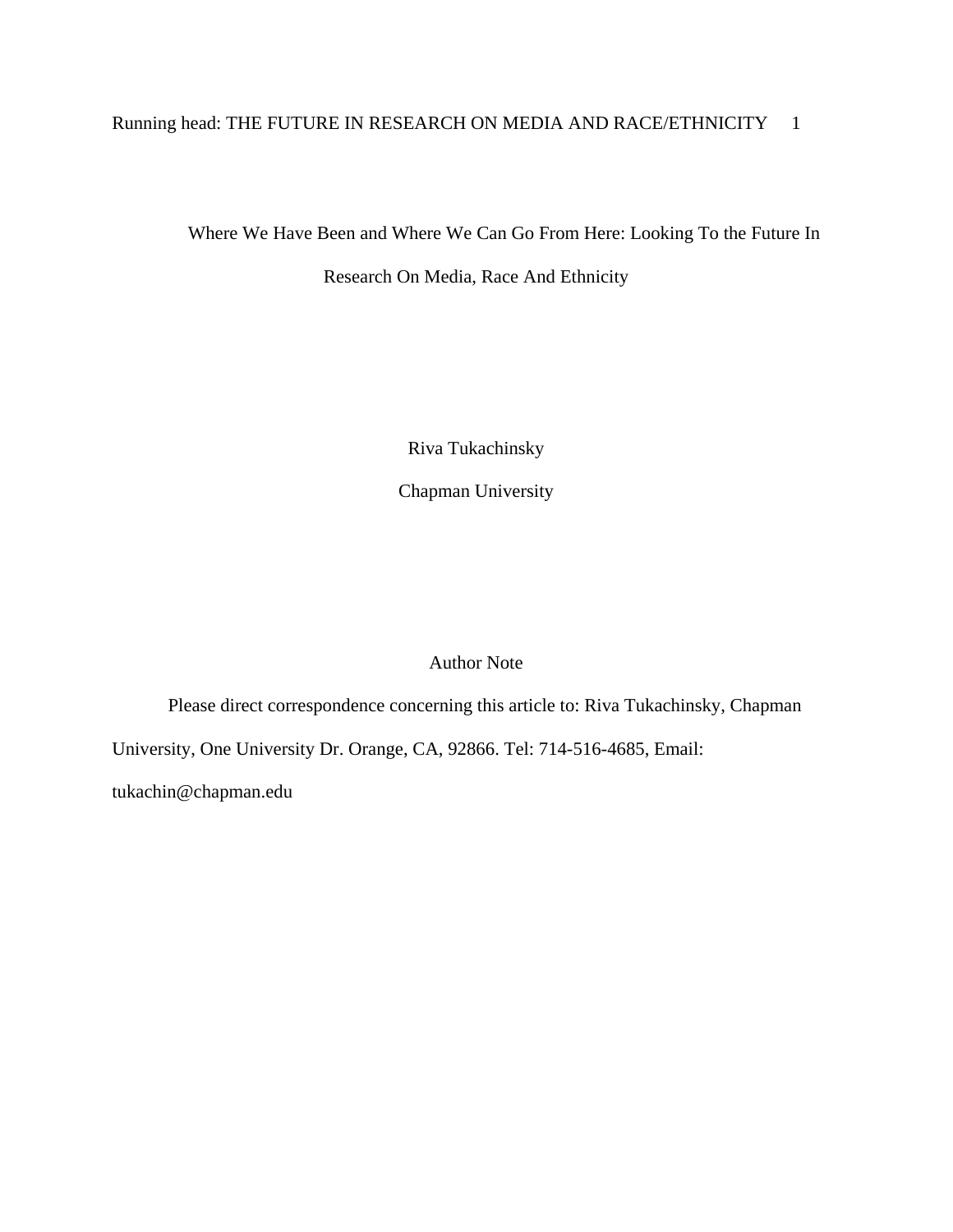#### Abstract

This special issue illuminates the ways in which media portrayals and practices, together, create barriers to inclusion for diverse groups and normalize existing patterns of relegation on and off the screen. Media representations of race and ethnicity have critical consequences for intergroup relationships and for marginalized group members' self-concept. A synthesis of the research included in this volume demonstrates the significance of these questions across media outlets, their relevancy despite the rise of new technologies, and their application to social contexts outside the U.S.. Finally, this concluding article suggests directions for future research and offers implications for policies that can foster prosocial outcomes.

*Keywords*: Media representations, ethnic and racial stereotypes, media effects, media policy, media advocacy.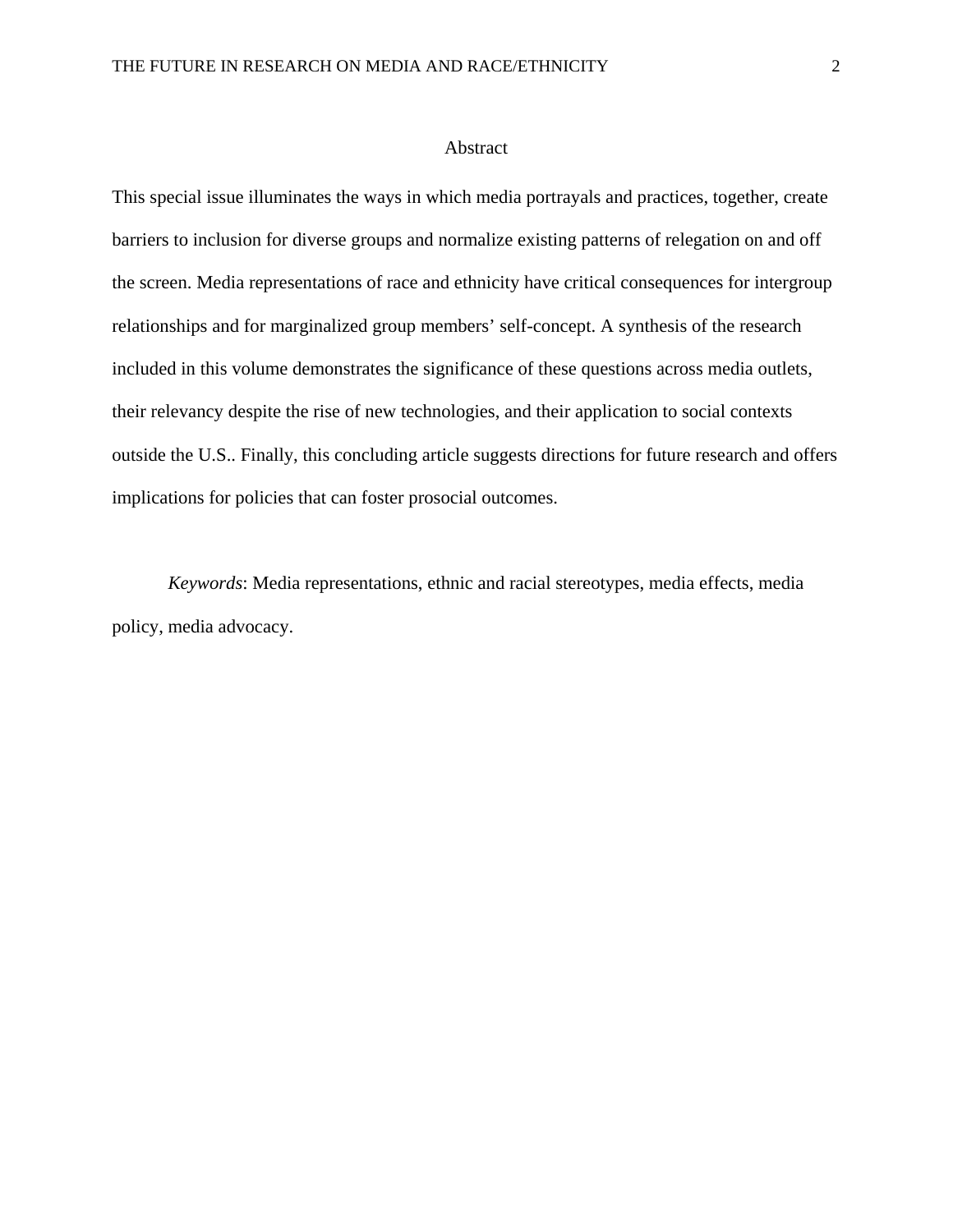Where We Have Been and Where We Can Go From Here: Looking To The Future In Research On Media, Race And Ethnicity

The current volume explores the effects that media depictions of race and ethnicity have on self- and group-perceptions as well as on intergroup relations. Although many of the studies presented in this issue focus on entertainment television, other media, such as movies, news and internet-based content are examined. Collectively, these articles demonstrate the media's influence in the realm of race and ethnicity, and offer a roadmap for the future; one that recognizes the potential for media to constructively contribute to group identities and intergroup dynamics in society.

#### **Where we Have Been**

It is well documented that ethnic minorities were historically excluded from positions of power in media industries, with their voices almost entirely absent from mainstream media content. Mainstream media catered predominantly to White audiences, representing the ideology and identity needs of this group in ways that further marginalized and alienated ethnic minorities. Specifically, Blacks, Latinos, Asian Americans and Native Americans were often underrepresented in the media, and when at all present, they were cast in a narrow set of typically negative roles as buffoons, criminals or hyper-sexual non-professional individuals (e.g., Mastro & Tukachinsky, 2011). Criticisms concerning the inadequacy of media representation of ethnic minorities in mainstream media date back to the 1960s and 1970s with the U.S. Commission of Civil Rights (1977) investigation and George Gerbner's cultural indicators project (Gerbner & Signorielli, 1979). In the current issue, a longitudinal examination of trends in primetime television reveals that although media representations of ethnic minority groups constantly evolve, overall, certain minority groups continue to be either grossly underrepresented or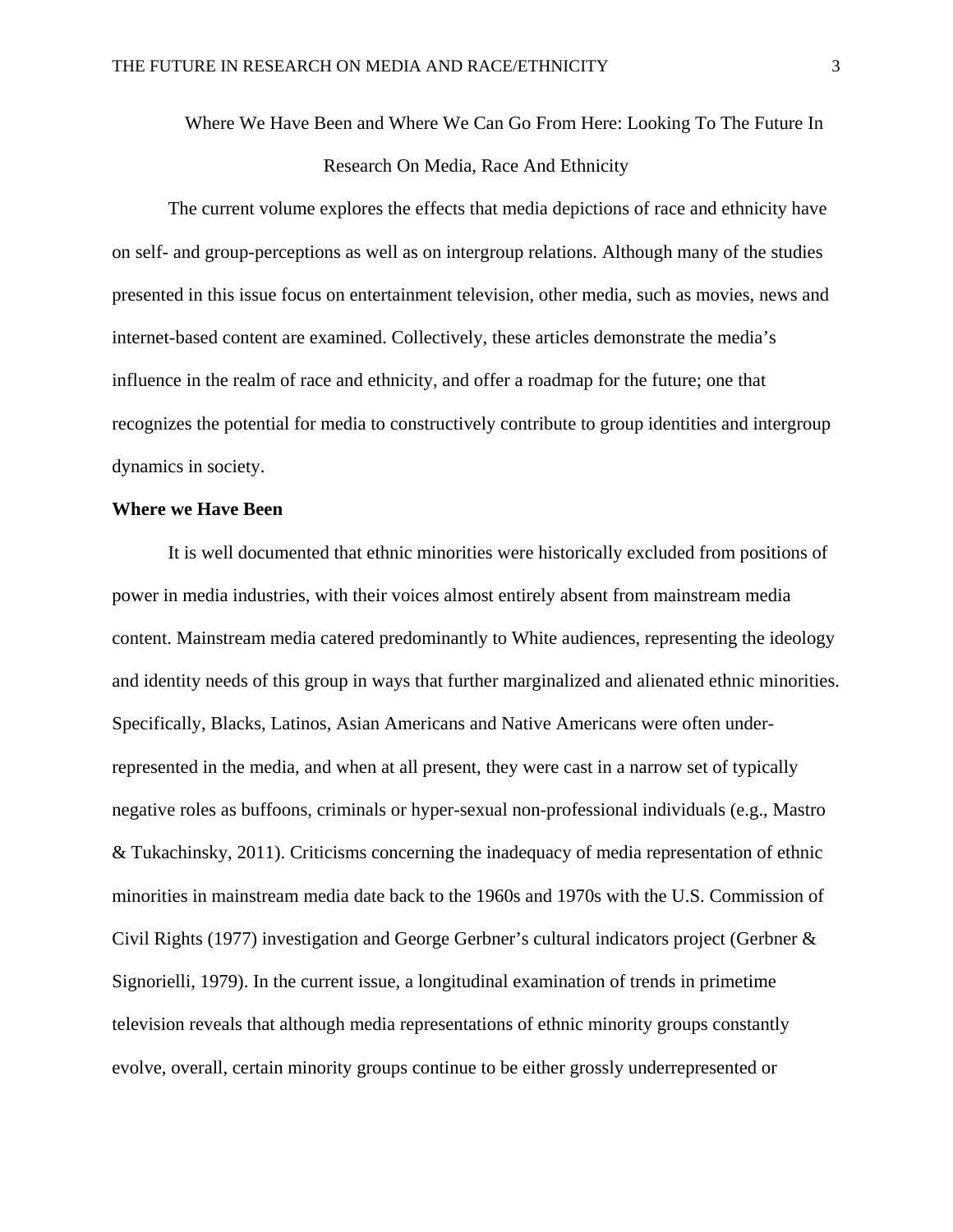depicted unsympathetically (Tukachinsky, Mastro & Yarchi, in press).

Importantly, race and ethnicity constitute only one of many possible dimensions for stereotyping. Other groups, such as those based on gender, age, social economic status and sexual orientation, also are stigmatized in the media. The intersection of race/ethnicity with these social categories can form subtyped categories that further intensify stereotypes and marginalization (e.g., African American women, senior Native Americans, or gay Latinos). For example, it has been argued that non-Whites are excluded from media discourse concerning LGBT issues and coverage (e.g., Muñoz, 2005) therefore constructing an alienated group within an already under-represented group. Intersections of race/ethnicity with gender promote additional subtyped groups. Hyper-sexualized depictions of women of all racial/ethnic groups (e.g., Smith Choueiti, Prescott, & Pieper, 2012; Tukachinsky et al., in press), perpetuate the seductress stereotype among women, in general, and women of color, in particular. Similarly, age stereotypes are often coupled with media stereotypes of Asians and Asian Americans as professional and authoritative figures. These foster the subtype of tech-savvy Asian American young adults propagating the "model minority" stereotype in magazine ads (Paek & Shah, 2003).

As discussed in the current issue (Leavitt, Covarrubias, Perez & Fryberg, in press; Schmader, Block, & Lickel, in press), both the systematic under-representation as well as the abundance of stereotypical representations of racial/ethnic groups in the media have detrimental effects on the depicted groups' psychological well-being; increasing their feelings of selfconsciousness and harming their collective self-esteem. With mainstream media alienating ethnic minority audiences, it is not surprising that members of these groups seek alternative media outlets to manage their identity needs. Harwood and Vincze (in press) identify the importance of minority-language television for Hungarian ethnic minority youth in Romania, particularly when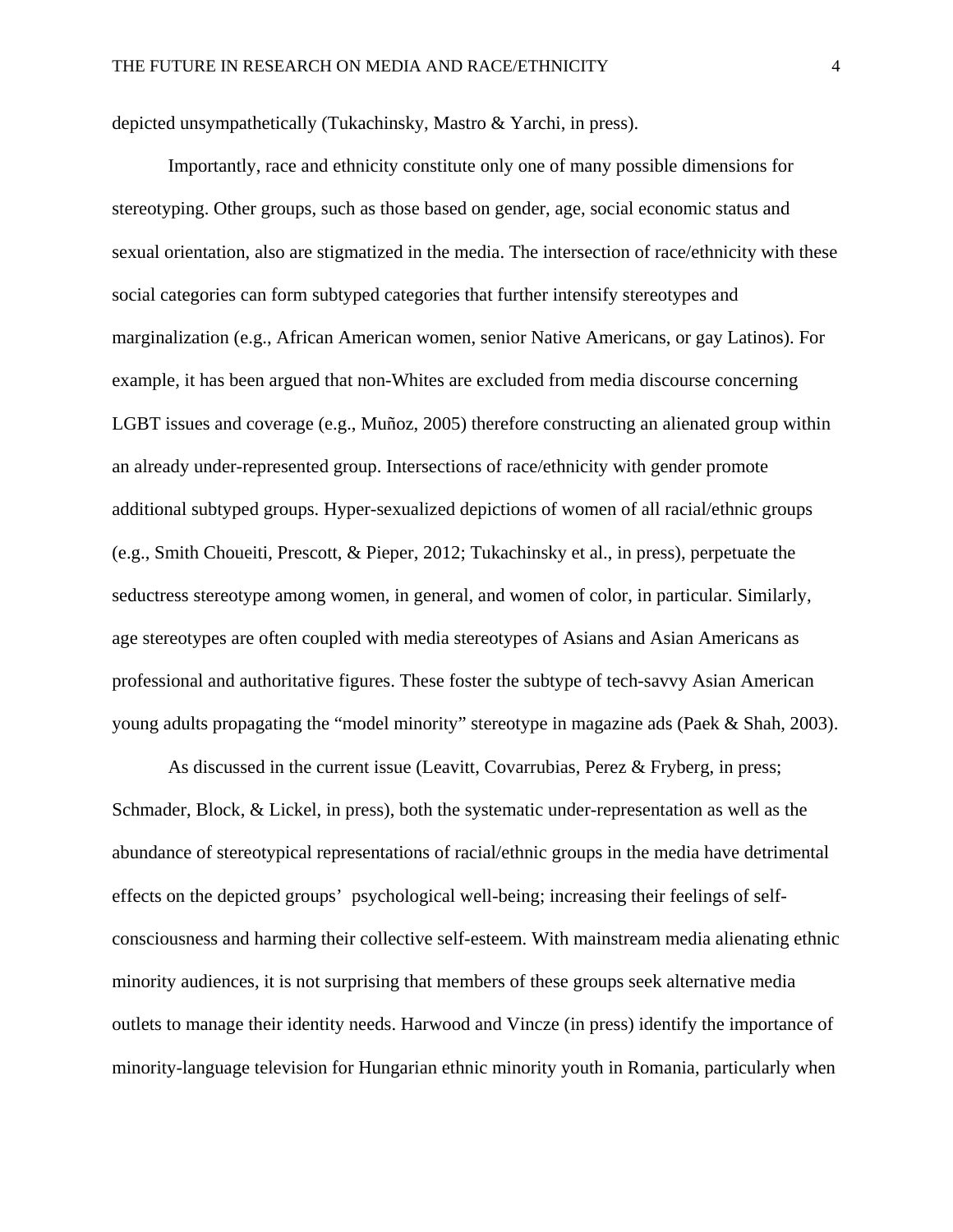members of the minority group feel underpowered and marginalized as indicated by low social vitality coupled with high intergroup contact. These selective media exposure patterns are strategic in that they can empower members of stigmatized groups, and shield them from some of the negative effects of mainstream media representations. Although Harwood and Vincze's study explores these questions in a specific European context, it addresses psychological mechanisms with a universal potential. The parallels for underrepresented groups in the United States are clear. Indeed, Harwood and Vincze's findings resonate with those of Oritz and Behm-Morawitz's (in press) concerning U.S. Latinos' use of Spanish language television. Employing different theoretical and conceptual approaches, both studies highlight the importance of different aspects of minority-language media for identity needs management.

Media representations of ethnic minorities can also have implications for majority group viewers. Findings from both experimental research and a secondary data analysis provide insights into how mainstream media influence White's endorsement of stereotypes and promote support for race-relevant policies (Hurley, Jensen, Weaver & Dixon, in press; Ramasubramanian, in press; Tukachinsky et al., in press). However, importantly, the power of media can be directed to promote positive effects as well. As much as negative portrayals can foster unfavorable perceptions of minorities, positive representations can negate stereotypes (Ramasubramanian, in press). Additionally, emotionally elevating media content promotes experience of shared identity and intergroup connectedness rather than division and intergroup distinctiveness (Oliver et al., in press). Furthermore, to combat the negative effects, media literacy programs implemented in educational settings show promise in facilitating young viewers' ability to develop critical skills necessary to resisting harmful media effects (Scharrer & Ramasubramanian, in press).

#### **New Frontiers in Media and Race Research**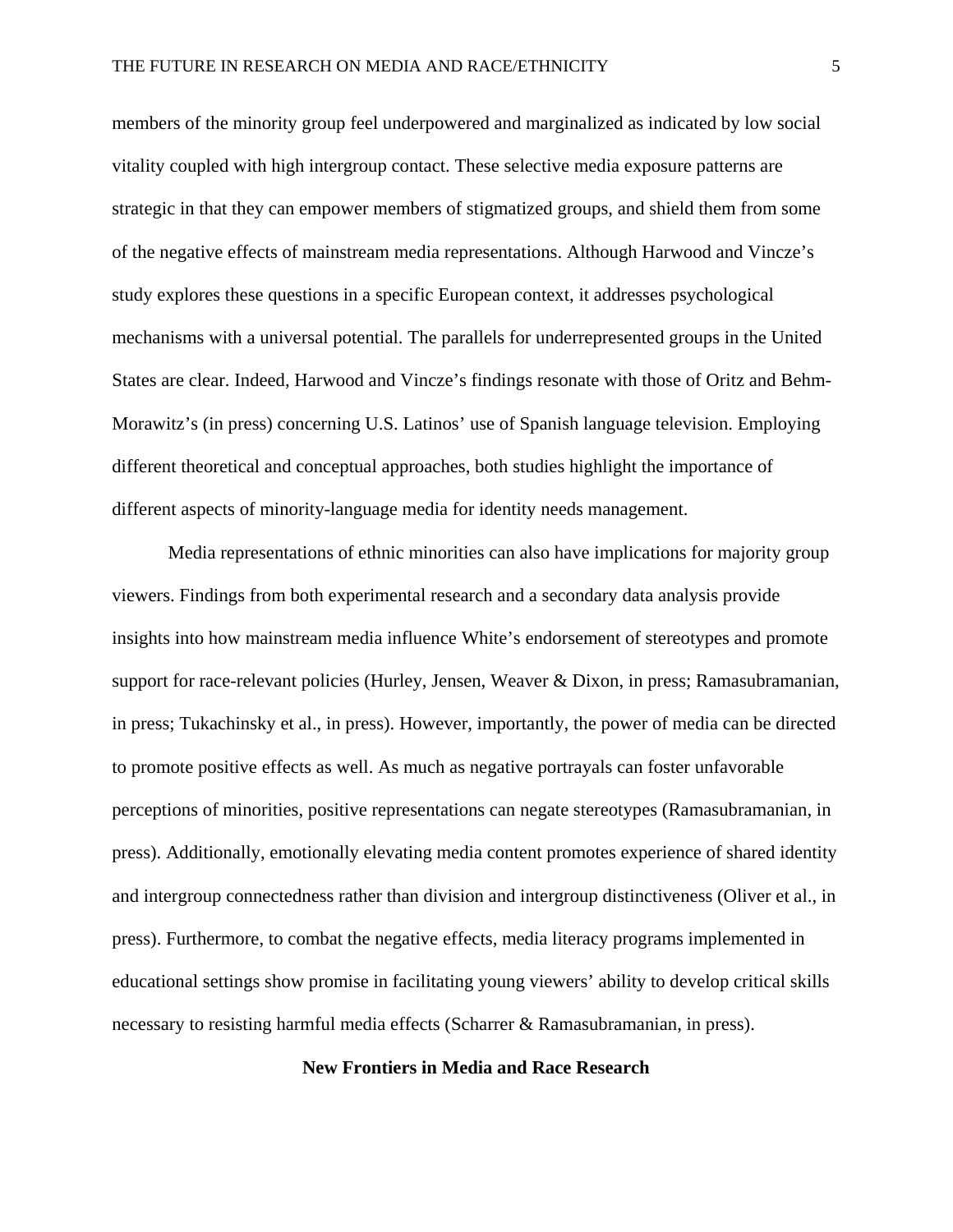The studies comprising the current issue offer innovative new directions for further investigation into the complex relationship between media and race/ethnicity. Specifically, three questions emerge from this issue: (1) What types of media representations should be favored to facilitate positive intergroup contact? (2) How is the U.S. experience similar to or different from that of other cultures? and (3) How do the theories, research, and policies addressed here, apply to other media contexts?

#### **Media Representations Facilitating Positive Intergroup Relationships**

Most research concerning prosocial, intergroup media effects focus on the impact of exposure to positive ethnic representations (e.g., Mastro & Tukachinsky, 2011; Power, Murphy & Coover, 1996). This approach rests on the assumption that psychological processes parallel to those underlying socially undesirable media effects can be used to foster positive outcomes as well. For example, just as exposure to negative/unfavorable characterization of race/ethnicity in the media can prompt stereotyping, prejudice, and discrimination, viewing sympathetic media depictions of ethnic minorities can prime positive attitudes towards the group as a whole (e.g., Mastro & Tukachinsky, 2011) and other favorable intergroup outcomes (e.g., Ramasubramanian, 2011). Such positive counter-stereotypical representations can have long term effects by shifting the overall group prototype and reducing uncertainty and intergroup hostility through vicarious intergroup contact (e.g., Ortiz & Harwood, 2007).

Regrettably, it might not always possible to achieve these objectives using counterstereotypical media representations alone. The complex psychological mechanisms involved in forming and normalizing group perceptions make these cognitions relatively stable and resistant to change. As such, isolated instances of media representations that disconfirm an ethnic/racial stereotype may be discounted as unrepresentative of the group as a whole (a process known as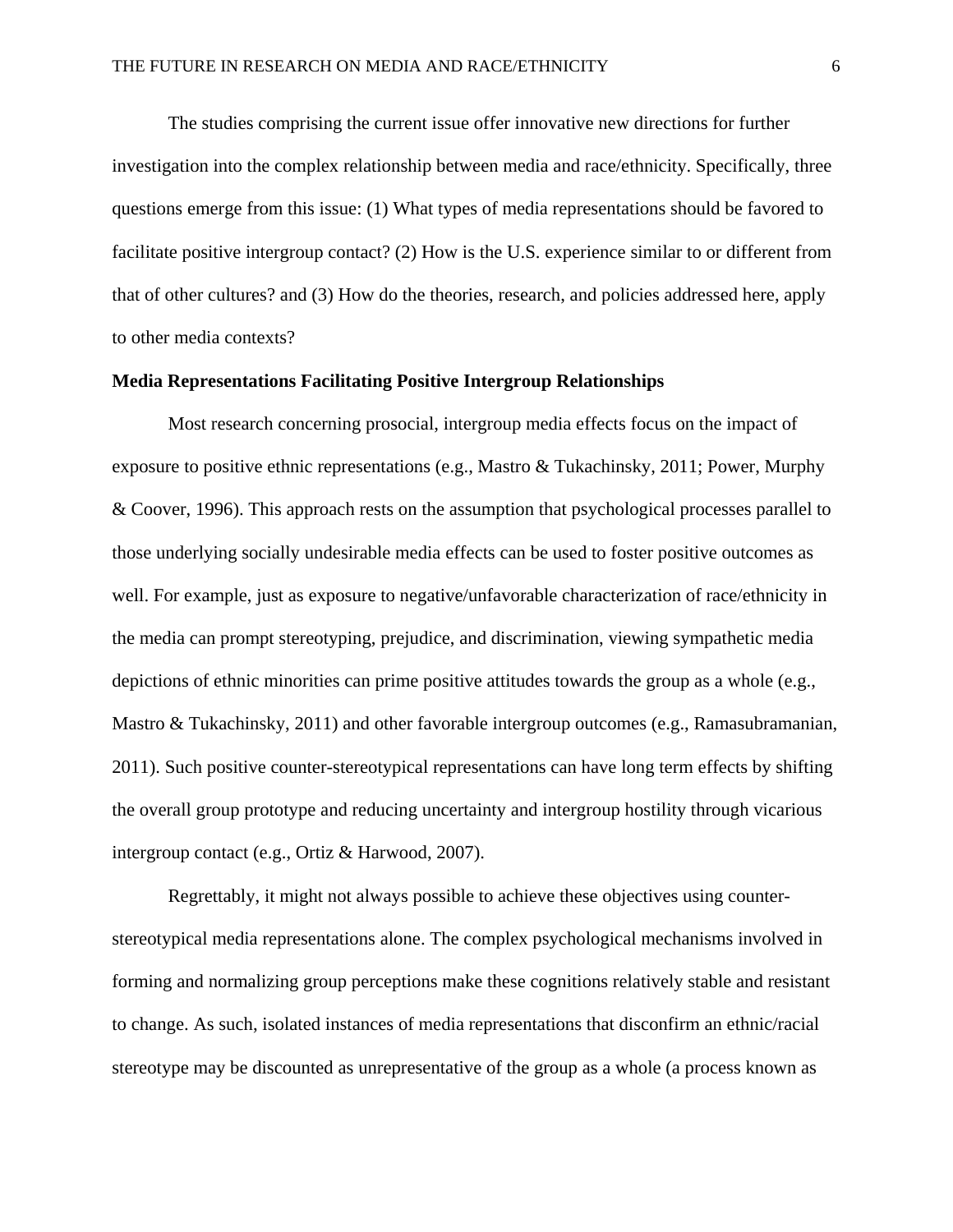subtyping; Richards & Hewstone, 2001). If classified as 'exceptions to the rule' such positive portrayals will have no effect on overall perceptions of the group (e.g., Bodenhausen, Schwarz, Bless & Wänke, 1995). Fortunately, *multiple* stereotype-disconfirming exemplars cannot be as easily disregarded or categorized as unrepresentative. Nonetheless, they still might be ineffective in shifting media consumers' overall perception of the group if these disconfirming exemplars can be combined into a new subgroup (e.g., Black athletes). In this case, although a unique set of characteristics is recognized, the negative stereotypes of the overarching group are maintained (Hewstone., Johnston & Aird, 1992). To prevent such outcomes, then, exemplars need not only to be favorable and disconfirming but also diverse.

It is also possible to enhance intergroup attitudes by priming positive prototypes rather than specific exemplars. Importantly, however, Mastro and Tukachinsky (2011) found that favorable but non-prototypical positive representations of ethnic characters (e.g., Latinos in a work environment) did not influence viewers' attitudes towards the outgroup. Only stereotypeconsistent positive representations (e.g., strong Latino family) improved attitudes towards the group. In other words, the ability of constructive media prototypes to improve intergroup dynamics is dependent upon tapping into recognized features of the group. Thus, although prototype-based positive representations can promote overall positive intergroup attitudes, they also foster and reinforce stereotyping.

An alternative approach to improving intergroup relationships involves priming superordinate social identities and reinforcing overarching social categories. For instance, at least in theory, media events such as the presidential inauguration or the Olympic Games may increase the saliency of alternative components of social identities, thereby promoting more inclusive interracial worldviews. This, however, might come at a cost. When bridging racial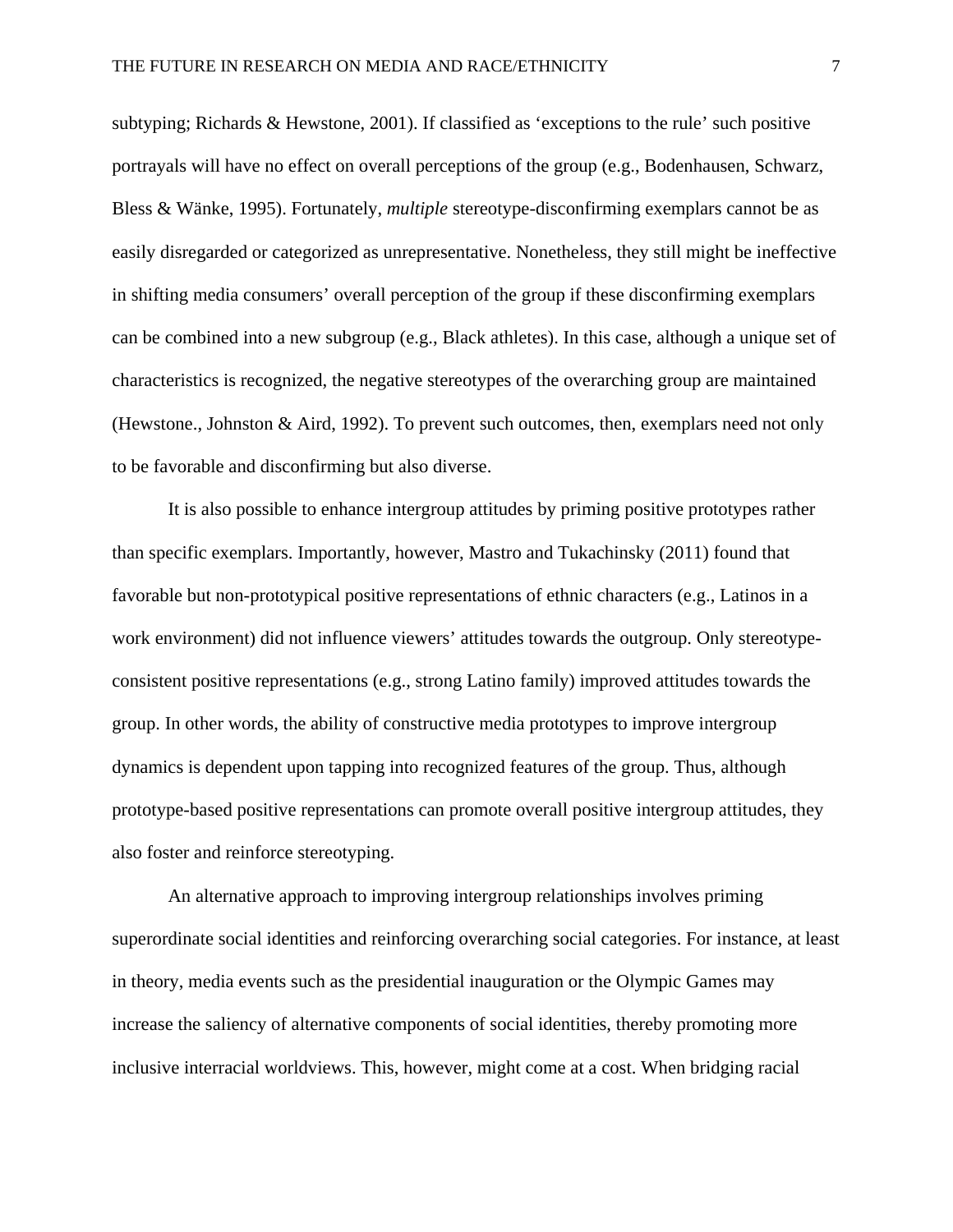categories, such media messages make other social categories (e.g., nationality, political affiliation) more salient and can shift the unfavorable intergroup dynamic from one context to another.

In sum, altering media consumers' stereotypes is challenging. It is not always effective and might even lead to unintended negative consequences. Oliver and colleagues (in press) present an innovative approach to overcoming the shortcomings of counter-stereotypical and superordinate group primes by facilitating a sense of intergroup connectedness without promoting new dimensions of divisiveness. Interestingly, this approach does not involve any specific racial representations. Future research can take this notion further, examining the ways in which complex, multi-layered identities can shift with media exposure. Additionally, comparative studies can examine the relative effectiveness of each type of media content on interracial attitudes. Specifically, experiments can provide direct comparison between the impact of exposure to counter-stereotypical primes, inspirational media content and superordinate group primes. Results of such studies can help identify socially desirable media representations and outline the limitations of prosocial media effects.

#### **Differences Between the U.S. and Other Cultures**

More research is needed to draw parallels between intergroup experiences in the U.S. and other societies. Harwood and Vincze's (in press) work on Hungarian youth offers an important step in this direction by highlighting the generalizability of theories and findings across cultures. Tukachinsky et al.'s (in press) study also speaks to this issue, revealing similar patterns in the relationship between trends in media representations of Latinos and African Americans and White's attitudes towards these groups as a result of exposure to these portrayals. This finding is notable given the differences in the socio-historical context of White-Latino versus White-Black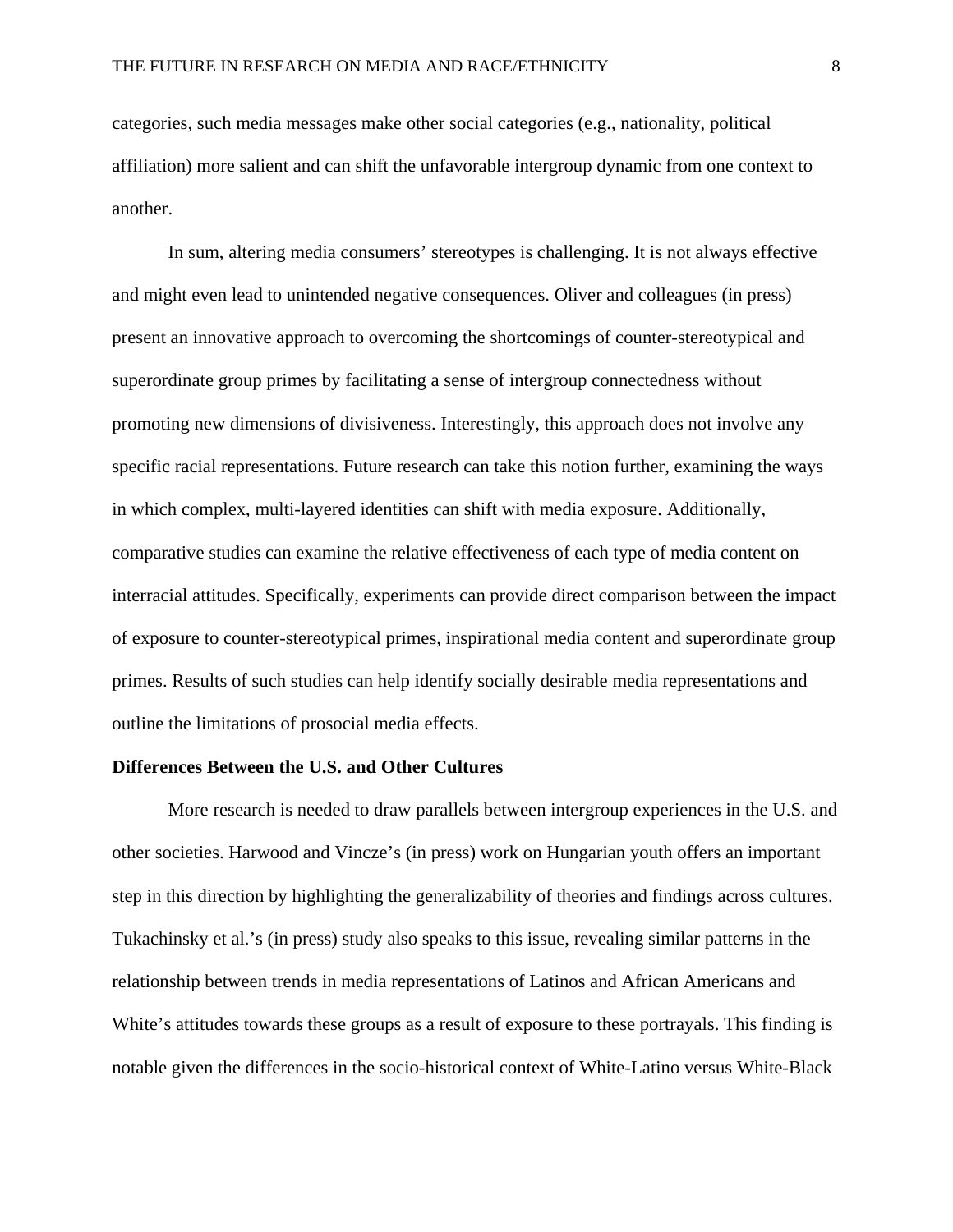relations in U.S.. It is, therefore, logical to assume that many of the lessons from the U.S. context can generalize to other intergroup relationships around the globe. Yet, it remains essential to better understand the extent to which the unique origins and histories of intergroup relationships produce differences in media-related intergroup processes.

Although it is likely that self-categorization and social identity needs govern media selection and media effects in all intergroup situations, other aspects of the intergroup context are worthy of consideration. For instance, compared with enslavement and military conquest (as in the case of African Americans and Hungarians in Romania) immigration (e.g., Latinos and Asians in the U.S., Muslims in Europe) is likely to introduce different perceived cultural and resource-related threats, involve less "majority-group guilt" and place greater pressure on the ethnic group members to assimilate. Thus, research can explore systematic differences in the ways that media operate in the broader historical and sociological context of intergroup contexts.

#### **Media Effects Beyond Television**

Although the current issue focused much attention on entertainment television research, the important role of other traditional and new media are addressed in a handful of the articles presented in this volume. This distribution reflects the scope of the bulk of research in the area of ethnic stereotypes in the media. Importantly, the same biases and stereotypes have been found across a wide array of media outlets ranging from sports broadcast announcing (e.g., Eastman & Billings, 2001) to print advertising (Thomas & Treiber, 2000).

New media brought the promise of change to the landscape of media representations of various ethnic groups. The internet allows individuals to respond to what they read and watch, interact with other consumers, and generate original media content. Thus, the internet has the potential to serve as a platform for voicing alternative views and representations of marginalized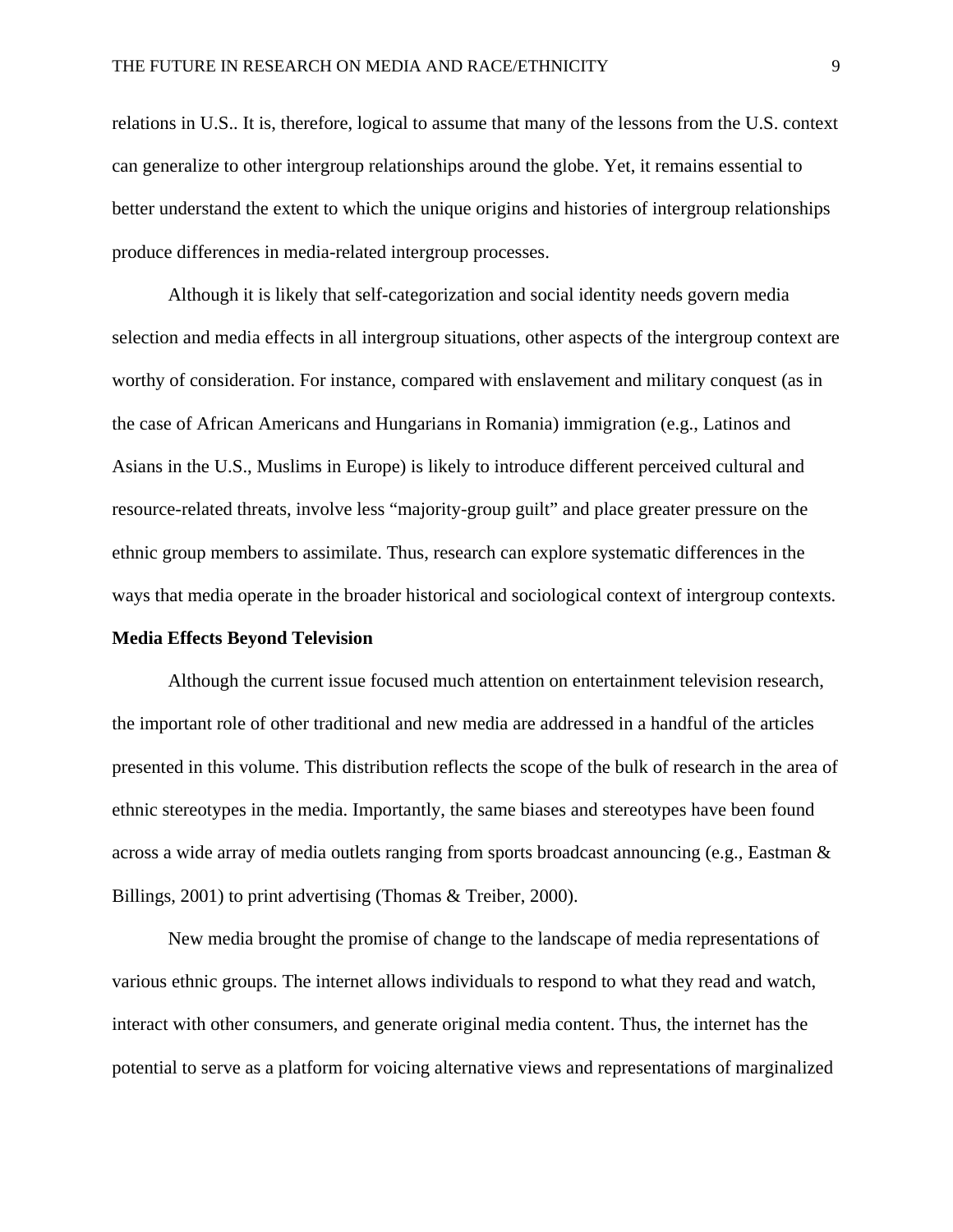groups, in a way that is unparalleled in traditional media. For example, when a Dutch parliamentarian released a film that derogated Islam, Muslim individuals and particularly women posted online videos in defense of their faith and culture (Vis, Zoonen & Mihelj, 2011). In other words, the internet allowed minority group members to create their own content and make it accessible to mass audiences, bypassing the gatekeepers in the traditional, centralized media.

However, despite this potential, the most widely accessed internet content appears to follow the same patterns prevalent in the traditional media. For instance, online sports coverage displays racial biases consistent with those seen in television sports (Harrison, Tayman, Janson & Connolly, 2010). Moreover, online user-generated content such as Youtube clips, have been found to portray many of the same ethnic stereotypes prevalent in traditional media (e.g., Weaver, Zelenkauskaite & Samson, 2012). Moreover, analysis of viewers' online comments suggests that these discussions mostly reinforce rather than refute ethnic stereotypes in online viral videos (Kopacz & Lawton, 2013). It seems, therefore, that by and large, patterns of media content and effects discussed in the current issue can and do extend to other media.

#### **A Developmental Perspective on Media Effects on Racial Attitudes.**

The present issue presents research involving a variety of age groups, including schoolage children (e.g., Scharrer & Ramasubramanian, in press), adults (e.g., Ortiz & Behm-Morawitz, in press) and college students (e.g., Oliver et al., in press). However, more research is needed to examine the effects of media on younger children who are still in the formative stages of ethnic identity development and only beginning to associate specific social groups with distinct attributes. Following the launch of the interracial relationships curriculum on *Sesame Street* in the 1980s, the effect of such educational programming on young children received greater research attention (e.g., Browne Graves, 1999). Additional research should explicate the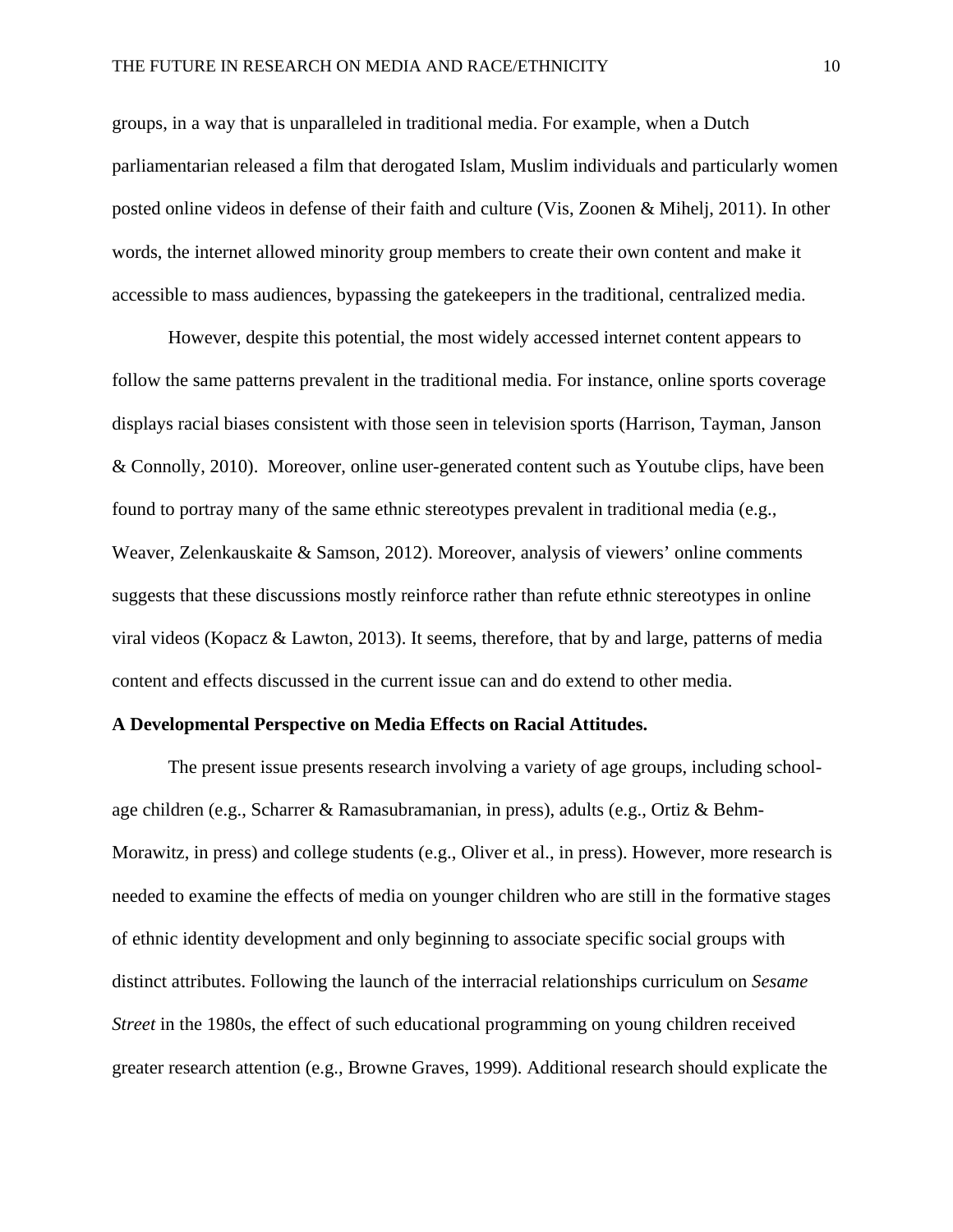ways in which media literacy programs in the realm of racial/ethnic stereotypes can be tailored to meet the needs of different age groups. Understanding how perceptions of race and ethnicity evolve through childhood (as well as the development of other related cognitive skills and abilities), should be linked with specific characteristics of such interventions.

Furthermore, although the importance of ethnic representations in children's media has been established in past research, more research is needed to explicate the complex interplay of various socialization agents including entertainment and educational media, (pre) school curriculum, family, and friends. For example, whereas Scharrer and Ramasubramanian (in press) focus on interventions directly targeting school-age children, attempts have been made to educate parents about strategies they can employ in facilitating a meaningful conversation with their children about media content (cf. Chakroff & Nathanson, 2008). Such media literacy programs enable parents to become involved in their children's meaning-making process. Doing so can, perhaps, result in more sustained effects through repeated interactions with parents and continuous reinforcement that is otherwise lacking in classroom media literacy programs. Considering media, peers, families and school not as independent but interrelated factors shaping children's racial/ethnic perceptions, will provide a more complete and nuanced understanding of the many ways in which media and media literacy facilitate and attenuate intergroup processes.

#### **Where We Can Go From Here**

Improving mainstream media representations of ethnic minorities is critical to both promote more favorable intergroup relationships and to adequately satisfy the identity needs of marginalized social groups. The current section explores the role of the demographics of media consumers and media content producers in shaping media content and social policies.

**Ethnic minority audiences.** As assiduously detailed by Castañeda, Fuentes-Bautista and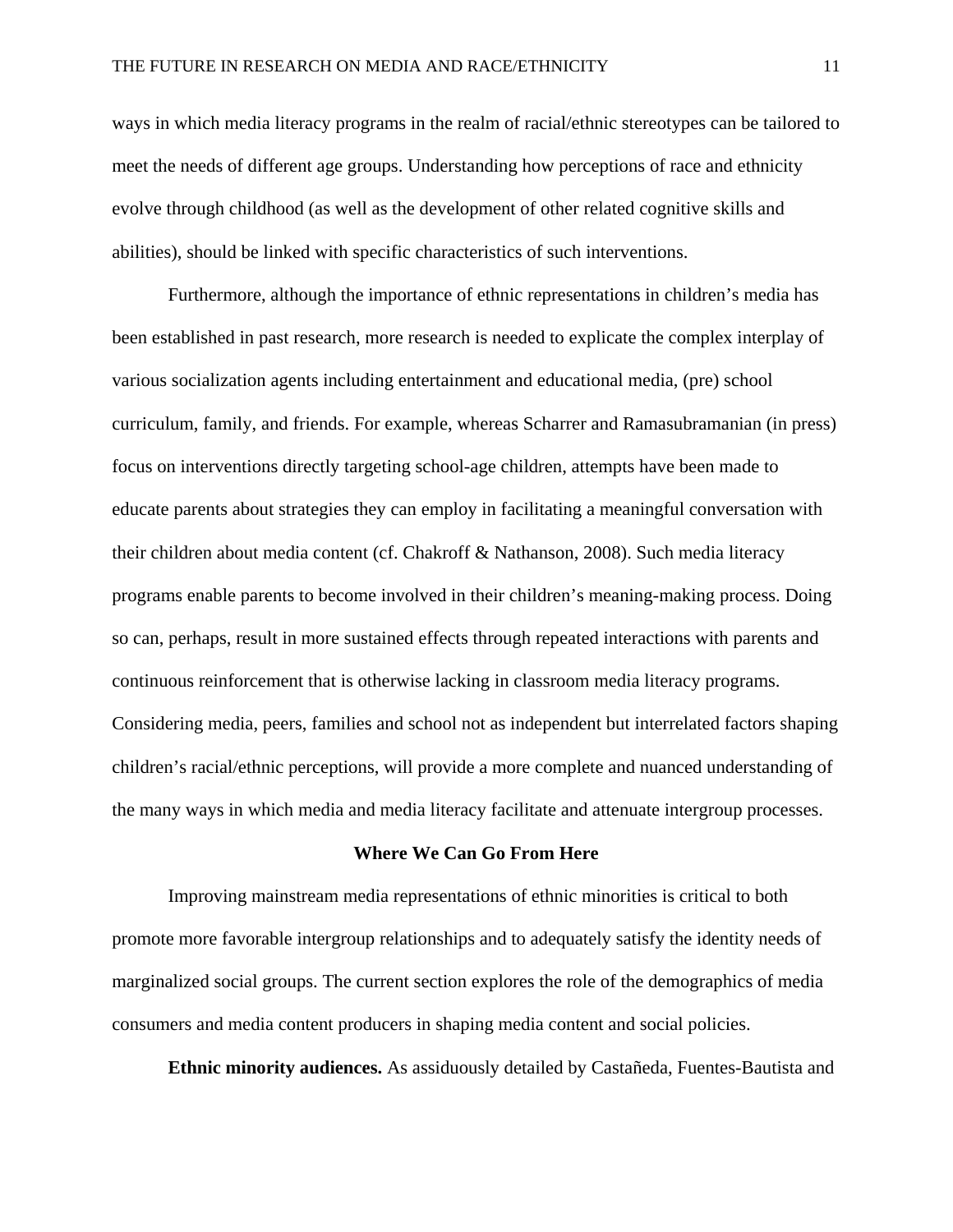Baruch (in press), the quality of ethnic representations in mainstream media in the U.S. is largely a product of market and profit considerations. In the early days of television, media producers believed that they risked alienating larger audiences if they presented ethnic minorities in ways that were perceived to be too sympathetic (MacDonald, 1992). This concern was not entirely surprising, given the interracial dynamics of society during the time. For example, in 1952, the governor of Georgia condemned network television shows featuring Whites and Blacks playing and dancing together. Even in 1970, the Commission for Educational Television in Mississippi banned *Sesame Street* for its representation of social diversity and integration.

In the 1980s, media industries shifted from widecasting (i.e., attempting to appeal to wide audiences) to narrowcasting (i.e., segmenting to narrow niches of audiences with greater buying power) (Gray, 2004). Moving from quantity-oriented programming to niche-based programming, media industries made an effort to attract new demographics – particularly as the buying power of ethnic minority groups increased, making them more desirable targets for advertisers. Such segmentation of audiences motivated television networks to appeal to more diverse groups, African American viewers in particular, with specifically targeted, all-Black primetime shows (e.g., *Family Matters, Living Single*) (Dates & Storman, 2000). These changes in mainstream programing gave rise to a broader range of more positive television representations of African Americans overall (as is evident from Tukachinsky et al., in press).

Recently, the media industry has begun to realize the full potential of the Latino market. Nielsen (2012) notes that Latinos constitute the fastest growing media market in the U.S. and already surpass Whites in terms of real-time TV viewing (i.e., not bypassing commercial breaks using DVR). Thus, together with their growing buying power, Latinos should be an increasingly appealing market for advertisers. However, since these audiences may turn to Spanish speaking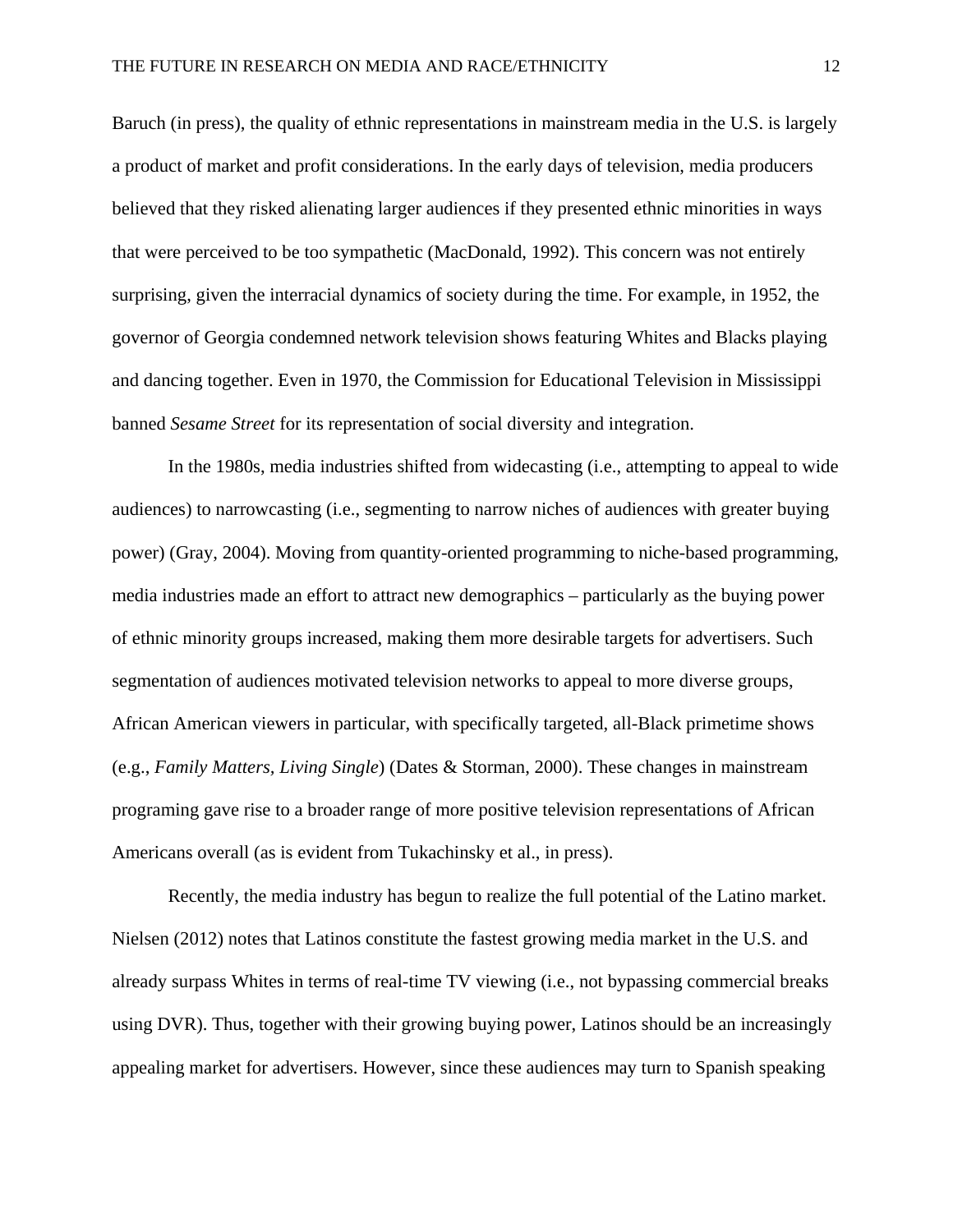media (according to Nielsen, 2012, 56% reported speaking only or mostly Spanish), there is little economic incentive for media producers to improve Latinos' representations in mainstream English-language media. Instead, efforts appear to be concentrated on marketing to Latinos via ethnic media rather than making mainstream content more welcoming.

In all, then, a market-driven approach results in a slow and insufficient change in the quality and quantity of media representations of minorities. When left solely to market forces, small, low vitality groups with little buying power (e.g., Native Americans) remain neglected by the media (Tukachinsky et al., in press). Some ethnic minorities can satisfy their identity needs through ethnic media (e.g., Vincze & Harwood, in press), however their migration to alternative media only reduces the incentive to improve their representation in mainstream media that contributes to the majority group's racial attitudes (e.g., Ramasubramanian, in press).

Contrary to the U.S. approach that leaves the forces of the free market to shape the quality of ethnic/racial media content, several countries have made attempts to regulate television networks' representations of marginalized social groups. In Canada, efforts have been made to mandate a certain number of hours of programming that can "help maintain and enrich heritage culture and language, strengthen their communities and otherwise further the aims of the multicultural policy" (Department of Secretary of State Ottawa, 1971 in Mahtani, 2001). In Israel, a regulatory body equivalent to the FCC in the U.S. examined minority groups' representations on broadcast television (e.g., The Second Authority for Television and Radio, 2006) and used these data in reviewing broadcast license renewal applications.

Yet, in both instances, critics deemed such efforts to be insufficient, and content analyses continued to reveal that media representation of ethnic and national minorities remained inadequate (e.g., Media Watch, 1994; The Second Authority for Television and Radio, 2006).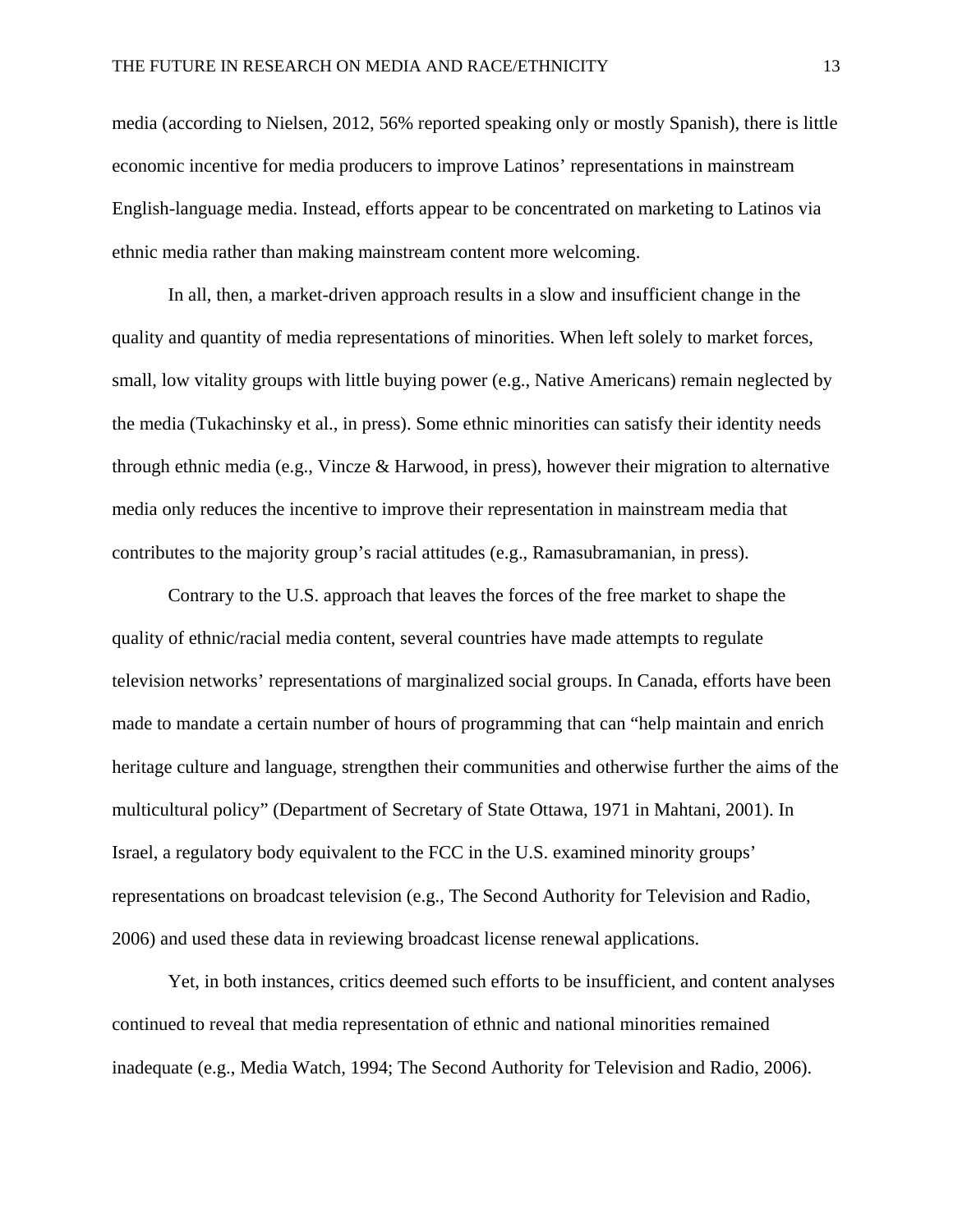Moreover, whereas regulation of public broadcasting to meet the greater needs of society are considered acceptable in some countries, in the U.S. such initiatives are argued to be at odds with the First Amendment. Although television networks are expected to serve the public good, television programs are a form of protected speech. Even when it comes to more controversial issues that have potential ramifications for public health (e.g., violent video games and television violence) government attempts to regulate media content have been ruled unconstitutional (Albert, 1978; Saunders, 1994). It is, therefore, seemingly infeasible to impose regulations concerning the nature of ethnic media representations in the U.S.

**Ethnic minority media content creators.** Apart from commercial considerations, media content can also be influenced by the organizational culture of the industry, including diversity in the workplace, production routines and professional values. Thus, media content reflects the perspective of its producers, namely, White males who are consistently overrepresented in executive positions in mainstream media industries (ASNE, 2013; Dates & Storman, 2000).

Castañeda et al. (in press) explore the ways in which media representations are situated within broader political and societal contexts. Their work in the domain of the digital divide emphasizes the importance of integrating marginalized communities not only in use but also in production and distribution of media content. Increasing the access of members of marginalized social groups to power positions in the media industries provides an opportunity for the unique views of diverse groups to be incorporated into mainstream media. However, ascending to these key positions does not always produce such change. White-based norms might be internalized, resulting in the promotion of the same messages that were endorsed by dominant-group media producers (Dates & Storman, 2000). For example, data from 1989 suggest that Black media producers are not necessarily more likely to create media messages featuring Black characters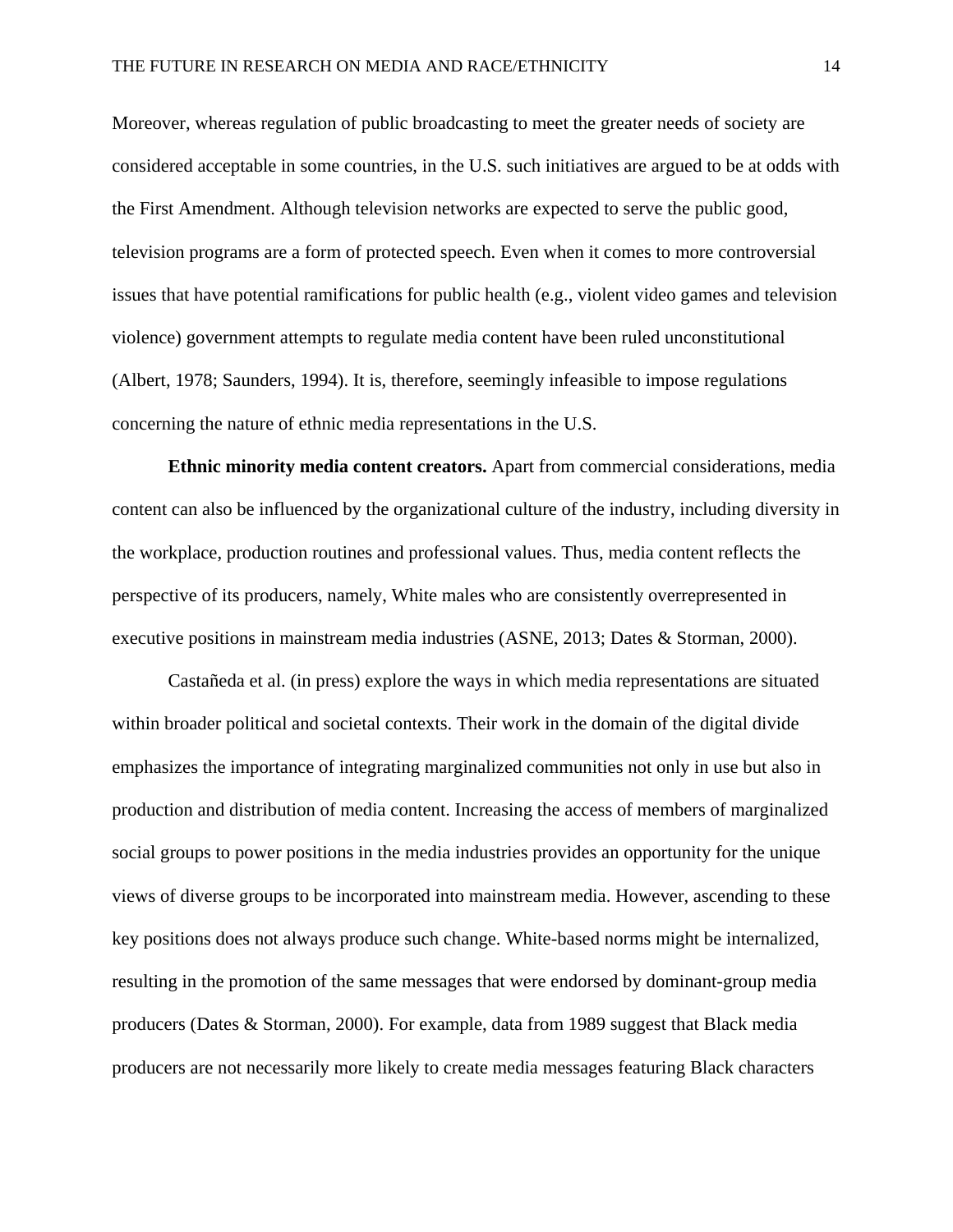(Gray, 2004). However, more recent research indicates that diversity behind the camera can have a substantial impact on diversity on the screen. Analysis of popular films from 2007-2012 revealed that Black speaking characters were five times more common in productions of Black movie directors compared to movies with no-Black directors (Smith, Choueiti & Pieper, 2013).

Although Bill Cosby, Oprah Winfrey, and Shonda Rhimes are highly visible examples of successful African American media producers who openly advocate for advances in media content pertaining to diverse groups and greater access in front of and behind the camera, they constitute a relatively infrequent exception to the rule. Improving ethnic minorities' access to positions of power within the media industry is important in and of itself. However, it should not be viewed as a guaranteed way to improve ethnic representations in the media.

**Media literacy as an alternative**. If regulation of media representation is not feasible and improving minority groups' access to media production is difficult and inefficient, how then can media representations of ethnic minorities be improved? Examination of attempts to mandate or restrict other media content in the past shows that most commonly, public concerns and pressure from advocacy groups lead to self-imposed industry regulation (e.g., implementation of TV parental guidelines rating system). Perhaps, public outcry and political pressure can be used to change media representations of ethnic and racial groups.

One useful model comes from the domain of health communication. Recently, concerns have been raised about the nature of popular media depictions of health-related issues (e.g., organ donation; Morgan, Harrison, Chewning, Davis & DiCorcia, 2007). Whereas script writers commonly incorporate health issues in their plots as a narrative device to create dramatic tension, these, often times inaccurate, portrayals inevitably 'educate' viewers about health issues, fostering misperceptions and shaping people's attitudes about critical issues (e.g., Morgan,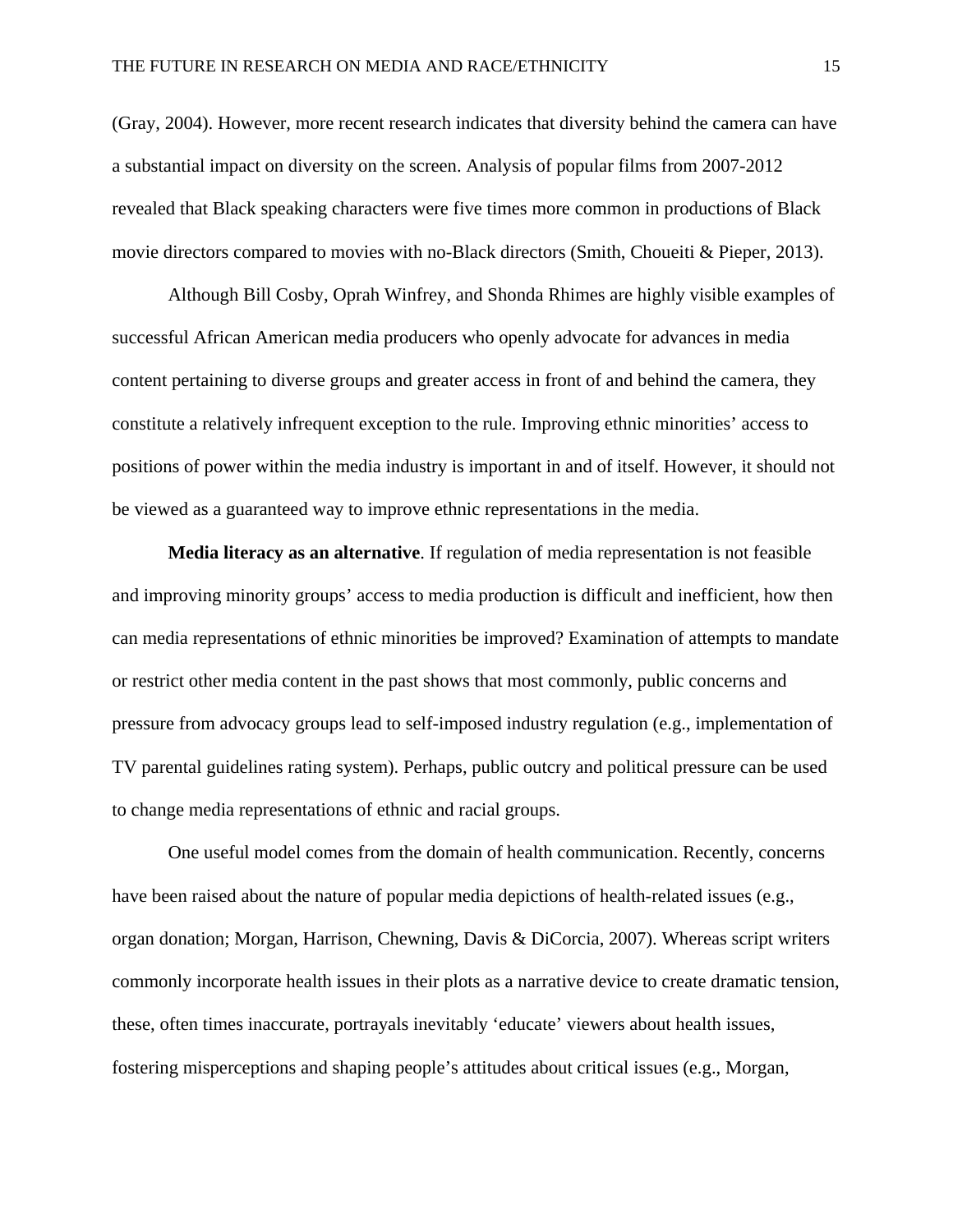Movius, & Cody, 2009). A number of advocacy groups, such as Hollywood, Health & Society, encourage media creators to incorporate accurate and responsible health information in their scripts. These groups provide media producers and writers with information about health issues commonly depicted in media, connect them with health professionals for further consultation, and even give out awards to recognize programs that promote educational health messages. As a result of such efforts, many primetime television shows such as *Grey's Anatomy* have made measurable contributions to viewers' understanding of health issues (e.g., Rideout, 2008). A similar approach could be incorporated in the realm of media and race. First, it is crucial to make quality ethnic media representations a priority for the general public, policy makers, and media practitioners by increasing awareness of the consequences of irresponsible media representations of intergroup issues. Then, providing support (in the form of consultation and evaluation of scripts) alongside raising the profile of existing incentives/awards (e.g., NAACP Image Awards, ALMA Awards) could be used to encourage media representations with prosocial potential.

The first challenge is, therefore, placing media representations of race/ethnicity on the public agenda. One way of doing so can involve national-level media literacy programs. Currently, media literacy does not constitute an integral part of the educational curriculum in K-12 or college. Schools choose to incorporate such programs on an individual basis and there is little consistency across these programs' learning objectives and content (Scharrer & Ramasubramanian, in press). Furthermore, with few exceptions (Ramasubramanian, 2007), media literacy programs tend to focus on questions of violence, sexual content and gender stereotypes, and devote relatively little attention to awareness of and critical thinking about ethnic/racial stereotypical media representations. The program reported in the current issue (Scharrer & Ramasubramanian, in press) offers and important first step in this direction.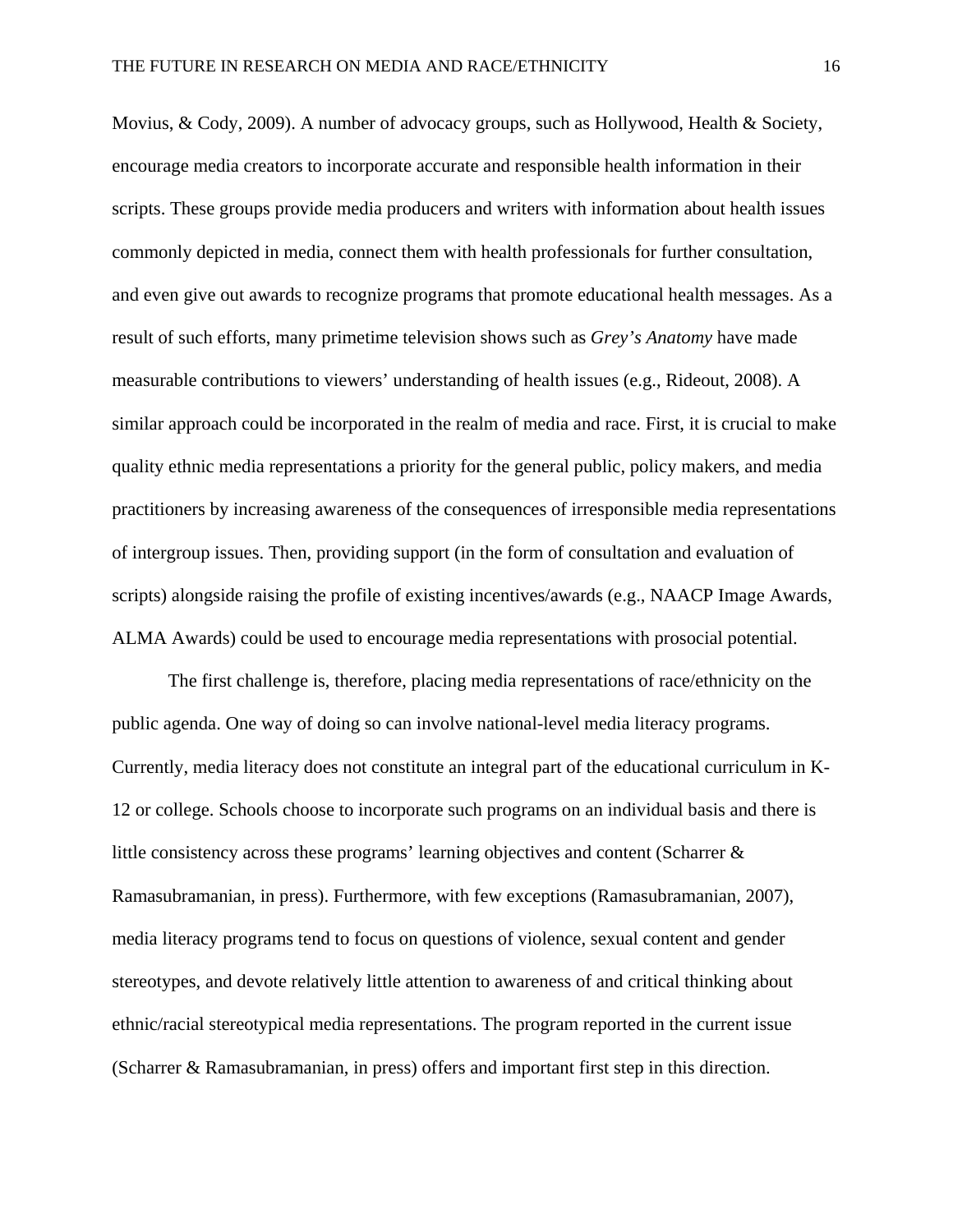Expanding the outreach of such media literacy programs to parents and community outside schools is another critical step towards making media and race/ethnicity a central issue on the social agenda.

#### **Conclusions**

The work in this volume demonstrates the importance of racial and ethnic representations in mainstream media both for majority and racial/ethnic minority group members. At the same time, content analysis data show that although media representations have evolved in the past few decades, there is still an acute need to promote accurate and egalitarian representations of ethnic minorities. It is argued here that the key to improving media images of ethnic minorities, as well as to minimizing the potentially antisocial effects of recurrent media stereotypes, is through education and increased social awareness. Helping both ethnic majority and minority media consumers appreciate the need for change through educating children, parents, and communities about the consequences of media representations can not only produce critical consumers that are more resistant to harmful media effects, but also facilitate the public discourse needed to promote changes in industry standards.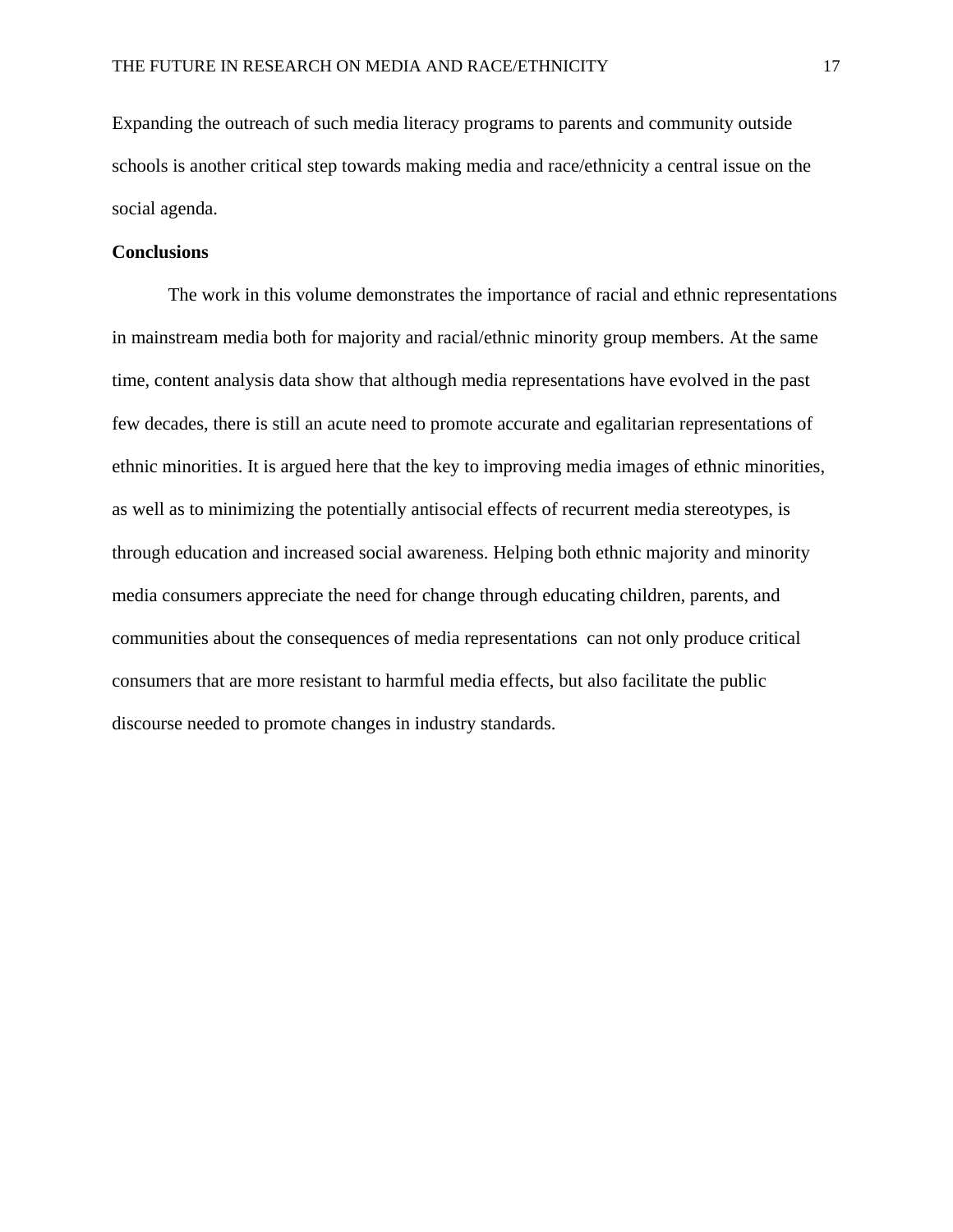#### References

- Albert, J. A. (1978). Constitutional regulation of televised violence. *Virginia Law Review*, 1299- 1345.
- ASNE (2013). *2013 Census of the American Society of News Editors.* Retrieved from: http://asne.org/content.asp?pl=121&sl=284&contentid=284
- Browne Graves, S. (1999). Television and prejudice reduction: When does television as a vicarious experience make a difference? *Journal of Social Issues*, *55*(4), 707-727.
- Bodenhausen, G., Schwarz, N., Bless, H, & Wänke, M. (1995). Effects of atypical exemplars on racial beliefs: Enlightened racism or generalized appraisals? *Journal of Experimental Social Psychology, 31*, 48–63.
- Castañeda, M., Fuentes-Bautista, M., & Baruch, F. (in press). Racial and ethnic inclusion in the digital era: Shifting discourses in communications public policy. *Journal of Social Issues, x,* xxx-xxx.
- Chakroff, J. L., & Nathanson, A. I. (2008). Parent and school interventions: Mediation and media literacy. In S. L. Calvert & B. J. Wilson (Eds). *The handbook of children, media, and development*, (2nd ed., pp. 552-576).Wiley-Blackwell: Malden, MA.
- Dates, J. L., & Stroman, C. A. (2001). Portrayals of families of color on television. In J. Bryant & A. Bryant (Eds.), *Television and the American family* (pp. 207-228). Lawrence Erlbaum Associates , Mahwah, NJ.
- Eastman, S. T., & Billings, A. C. (2001). Biased voices of sports: Racial and gender stereotyping in college basketball announcing. *Howard Journal of Communication*, *12*(4), 183-201.
- Gerbner, G., & Signorielli, N. (1979). *Women and minorities in television drama, 1969-1978.*  Anneberg School of Communication, University of Pennsylvania.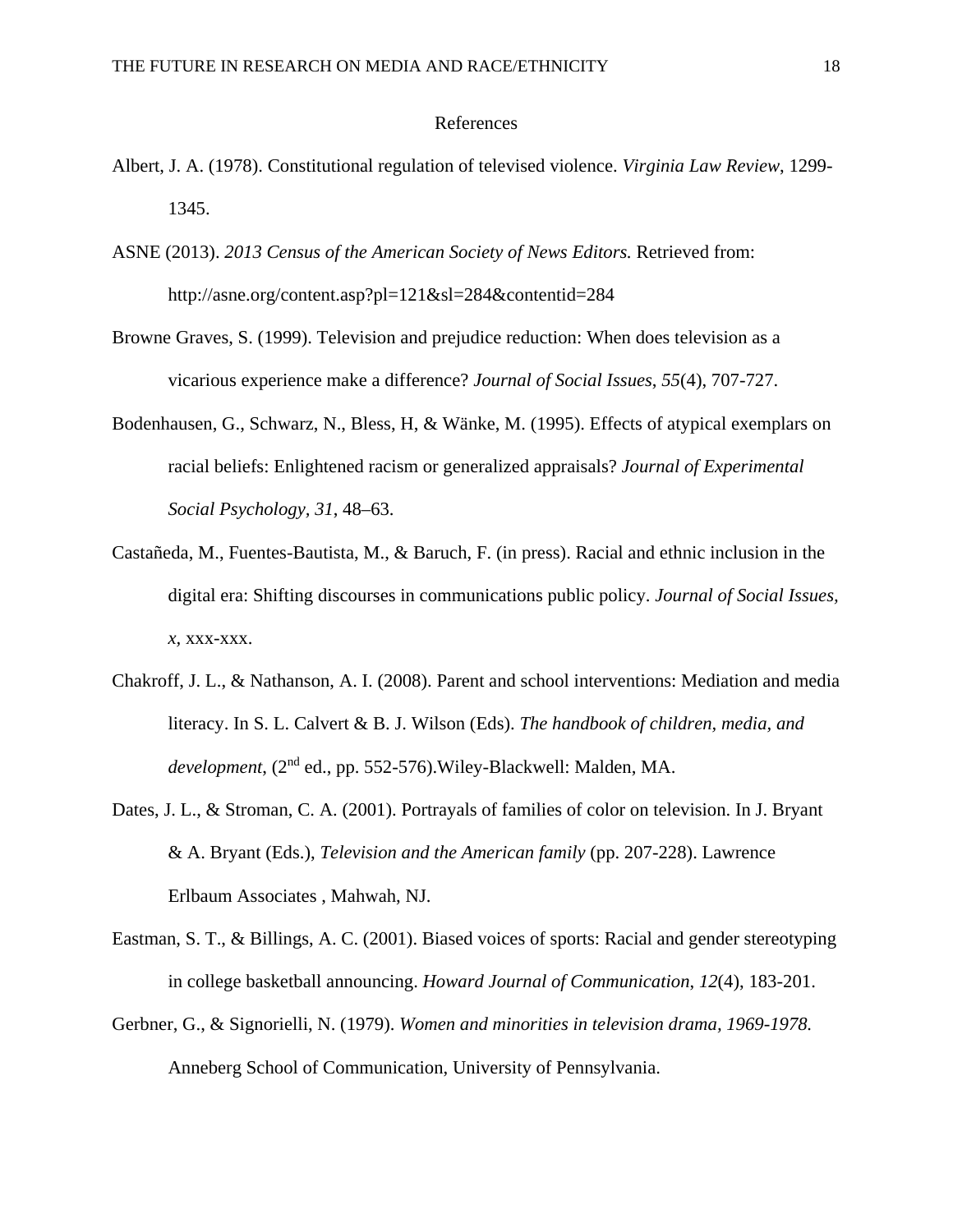- Gray, R. J. (2004). *Maybe nothing ever happens once and is finished: Some notes on recent southern fiction and social change*. British Library.
- Harrison, C., Tayman, K., Janson, N., & Connolly, C. (2010). Stereotypes of Black male athletes on the Internet. *Journal for the Study of Sports and Athletes in Education*, *4*(2), 155-172. doi: http://dx.doi.org/10.1179/ssa.2010.4.2.155
- Harwood, J., & Vincze, L., (in press). Ethnolinguistic identity, vitality, and gratifications for television use in a bilingual media environment. *Journal of Social Issues*, *x,* xxx-xxx.
- Hewstone, M., Johnston, L., & Aird, P. (1992). Cognitive models of stereotype change: Perceptions of homogeneous and heterogeneous groups. *European Journal of Social Psychology, 22,* 253-250.
- Hurley, R., Jensen, J., Weaver, A. & Dixon, T. (in press). When does viewer race matter? Viewing Black crime in TV News and its impact on decisions regarding public policy. *Journal of Social Issues*, *x,* xxx-xxx.
- Kopacz, M. A., & Lawton, B. L. (2013). Talking about the YouTube Indians: Images of Native Americans and viewer comments on a viral video site. *Howard Journal of Communications*, *24*(1), 17-37. doi:10.1080/10646175.2013.748406
- Leavitt, P., Covarrubias, R., Perez, Y. A., & Fryberg, S. (in press). "Frozen in time": The impact of Native American media representations on identity and self-understanding. *Journal of Social Issues, x,* xx-xxx
- MacDonald, J. F. (1992). *Black and White television: African Americans in Television Since 1948*. (2nd ed.). Wadsworth Publishing.
- Mahtani, M. (2001). *Representing minorities: Canadian media and minority identities*. Retrieved from: http://connection.ebscohost.com/c/articles/7091071/representing-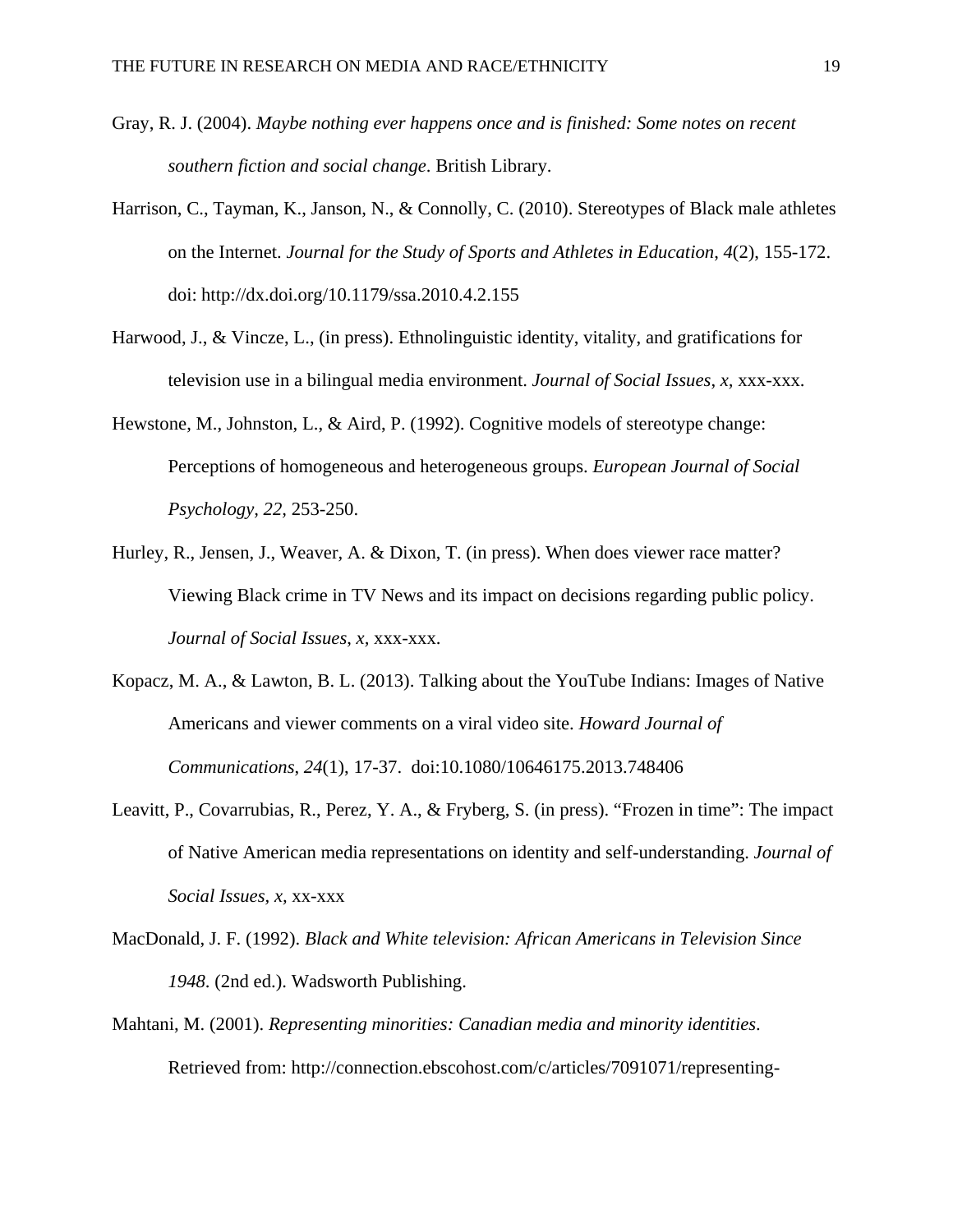minorities-canadian-media-minority-identities

- Mastro, D., & Tukachinsky, R. H. (2011). Exemplar versus prototype-based processing of media content and the influence on racial/ethnic evaluations. *Journal of Communication, 61*, 916-937.
- Morgan, S. E., Harrison, T. R., Chewning, L., Davis, L., & DiCorcia, M. (2007). Entertainment (mis) education: The framing of organ donation in entertainment television. *Health Communication, 22*(2), 143-151.
- Morgan, S. E., Movius, L., & Cody, M. J. (2009). The power of narratives: The effect of entertainment television organ donation storylines on the attitudes, knowledge, and behaviors of donors and nondonors. *Journal of Communication, 59*(1), 135-151. doi: 10.1111/j.1460-2466.2008.01408.x
- Muñoz, J. E. (2005). Queer minstrels for the straight eye: Race as surplus in gay TV. *GLQ: A Journal of Lesbian and Gay Studies*, *11*(1), 101-102.
- Nielsen (2012). *State of the Hispanic consumer: The Hispanic market imperative.* Available from: http://multicultural.com/books/nielsen-the-hispanic-market-imperative
- Oliver, M. B., Ash, E., Kim, K., Woolley, J., Hoewe, J., Shade, D., & Chung, M. Y. (in press). Media-induced elevation as a means of enhancing feelings of intergroup connectedness. *Journal of Social Issues, x,* xxx-xxx.
- Ortiz, M., & Harwood, J. (2007). A social cognitive theory approach to the effects of mediated intergroup contact on intergroup attitudes. *Journal of Broadcasting & Electronic Media, 51*(4), 615-631.
- Oritz, M., & Behm-Morawitz, L. (in press). Latinos' perceptions of intergroup relations in the U.S.: The cultivation of group-based attitudes and beliefs from English and Spanish-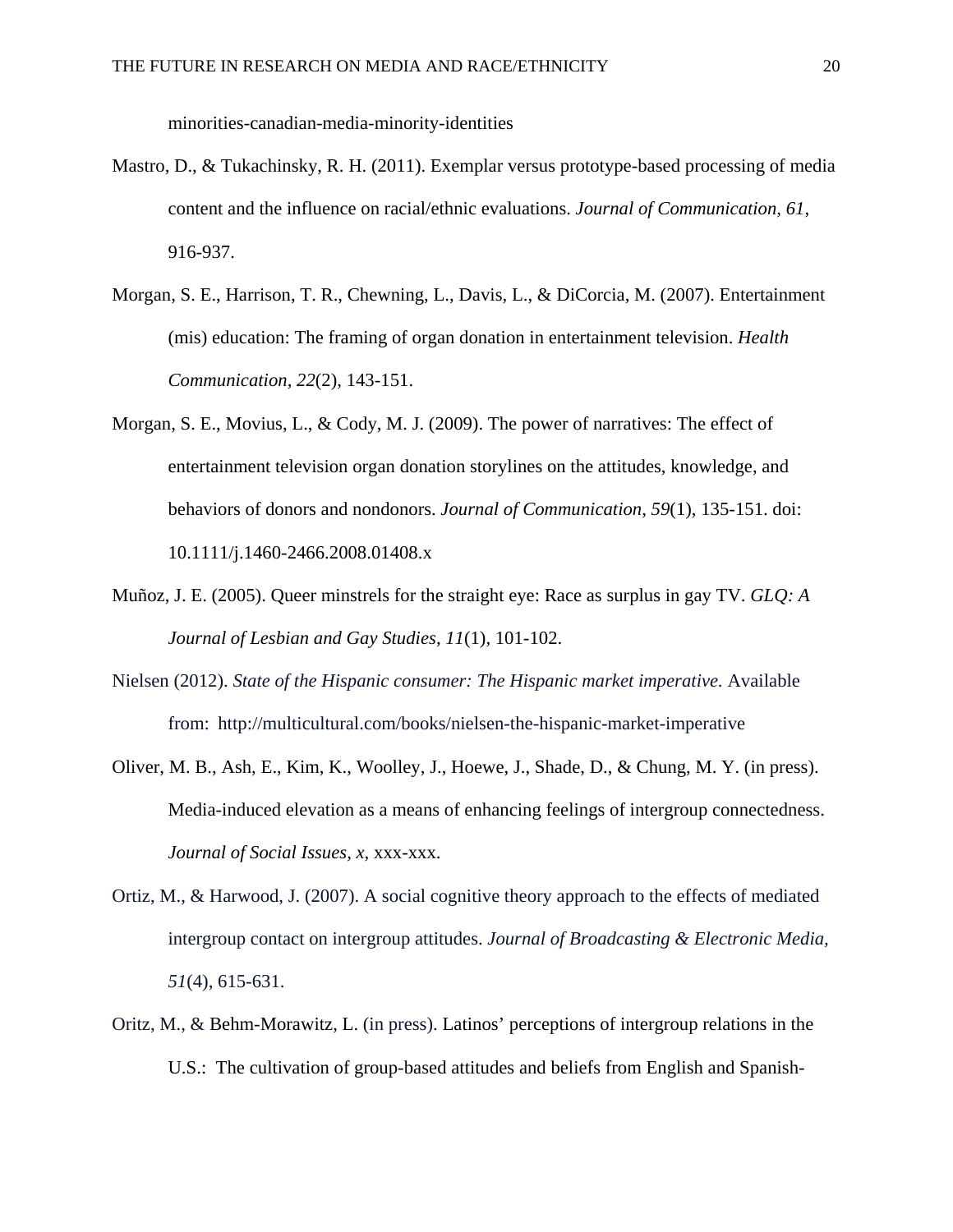language television. *Journal of Social Issues*. *x,* xxx-xxx.

- Paek, H. J., & Shah, H. (2003). Racial ideology, model minorities, and the" not-so-silent partner:" Stereotyping of Asian Americans in US magazine advertising. *Howard Journal of Communication*, *14*(4), 225-243.
- Ramasubramanian, S. (2007). Media-based strategies to reduce racial stereotypes activated by news stories. *Journalism & Mass Communication Quarterly, 84*(2), 249-264.
- Ramasubramanian, S. (2011). The impact of stereotypical versus counterstereotypical media exemplars on racial attitudes, causal attributions, and support for affirmative action. *Communication Research, 38*(4), 497-516. Doi: 10.1177/0093650210384854.
- Ramasubramanian, S. (in press). Using celebrity news stories to effectively reduce racial/ethnic prejudice. *Journal of Social Issues*. *x,* xxx-xxx.
- Richards, Z., & Hewstone, M. (2001). Subtyping and subgrouping: Processes for the prevention and promotion of stereotype change. *Personality and Social Psychology Review, 5*, 52-73.
- Rideout, V. J. (2008). *Television as a health educator: A case study of Grey's Anatomy*. Henry J. Kaiser Family Foundation.
- Saunders, K. W. (1994). Media violence and the obscenity exception to the first amendment. *Wm. & Mary Bill Rts. Journal.*, *3*, 107.
- Scharrer, E., & Ramasubramanian, S. (in press). Intervening in the media's influence on stereotypes of race and ethnicity: The role of media literacy education. *Journal of Social Issues*, *x,* xxx-xxx.
- Schmader, T., Block, K. & Lickel, B. (in press). Social identity threat in response to stereotypic film portrayals: Effects on self-conscious emotion and implicit ingroup attitudes. *Journal of Social Issues*. *x,* xxx-xxx.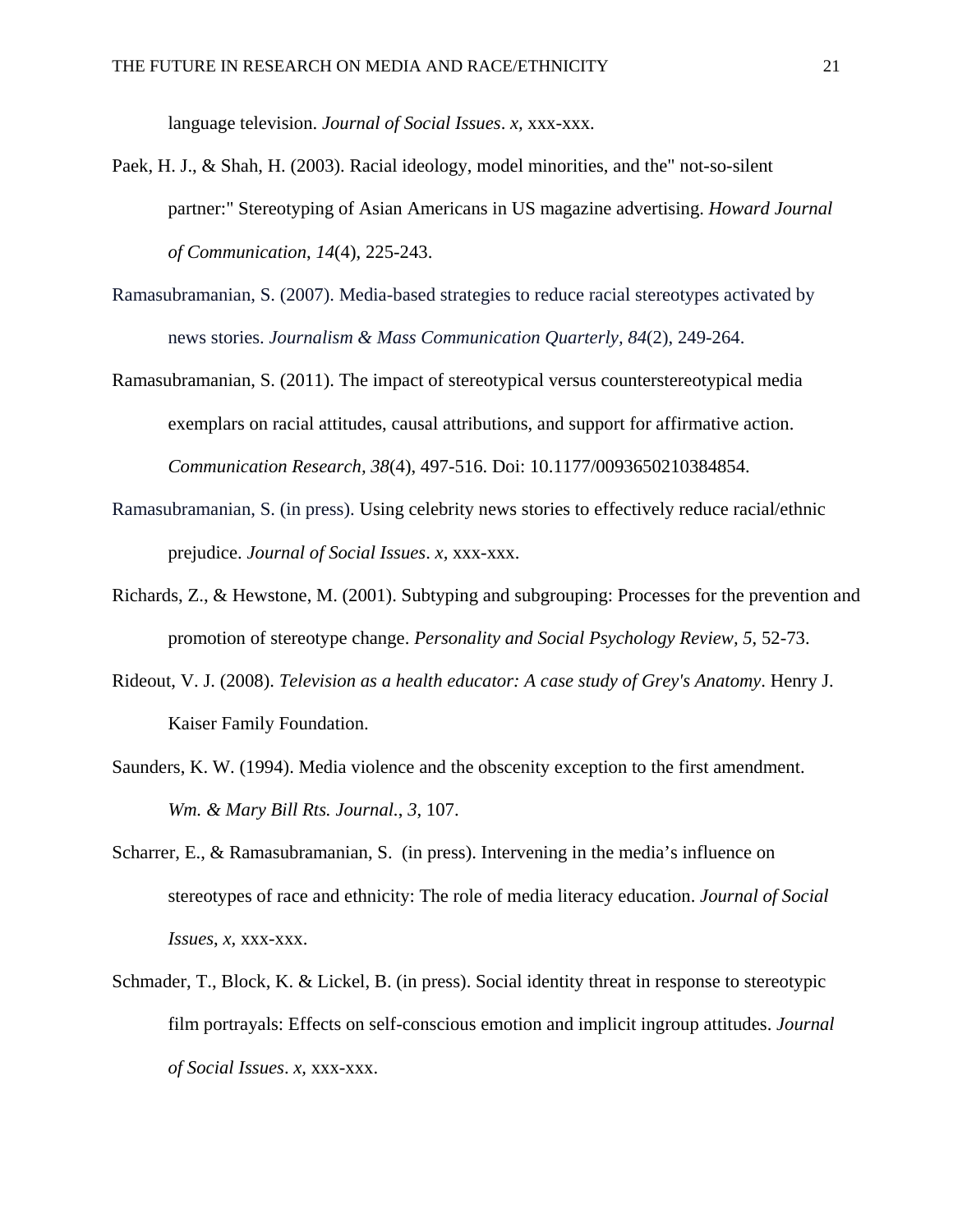- Smith, S., Choueiti, M., Pieper, K. (2013). *Race/ethnicity in 500 popular films: Is the key to diversifying cinematic content held in the hand of the black director?* USC Annenberg School of Communication, Media Diversity & Social Change Initiative. Retrieved from: http://annenberg.usc.edu/sitecore/shell/Applications/~/media/PDFs/RaceEthnicity.ashx
- Smith, S., Choueiti, M., Prescott, A., & Pieper, K. (2012). *Gender roles & occupations: A look at character attributes and job-related aspirations in film and television*. Geena Davis Institute on Gender and Media. Retrieved from: http://www.seejane.org/downloads/Full Study\_GenderRoles.pdf
- The Second Authority for Television and Radio (2006). *The present and the absent in prime time television: A follow up study*. [Hebrew] Available from http://www.rashut2.org.il/critic\_report.asp?catId=65&pgId=21809
- Thomas, M. E., & Treiber, L. A. (2000). Race, gender, and status: A content analysis of print advertisements in four popular magazines. *Sociological spectrum*, *20*(3), 357-371.
- Tukachinsky, R. Mastro, D. & Yarchi, M. (in press). Documenting portrayals of race/ethnicity in the primetime over a 20 year span and their association with national-level racial/ethnic attitudes. *Journal of Social Issues, x*, xxx-xxx.
- U.S. Civil Rights Commission. (1977). *Window dressing on the set: Women and minorities in television.* Washington, DC: US Government Printing Office.
- Vis, F., van Zoonen, L., & Mihelj, S. (2011). Women responding to the anti-Islam film Fitna: Voices and acts of citizenship on YouTube. *Feminist Review*, *97*(1), 110-129.
- Weaver, A. J., Zelenkauskaite, A., & Samson, L. (2012). The (non) violent world of Youtube: content trends in web video. *Journal of Communication*, *62*(6), 1065-1083. doi: 10.1111/j.1460-2466.2012.01675.x